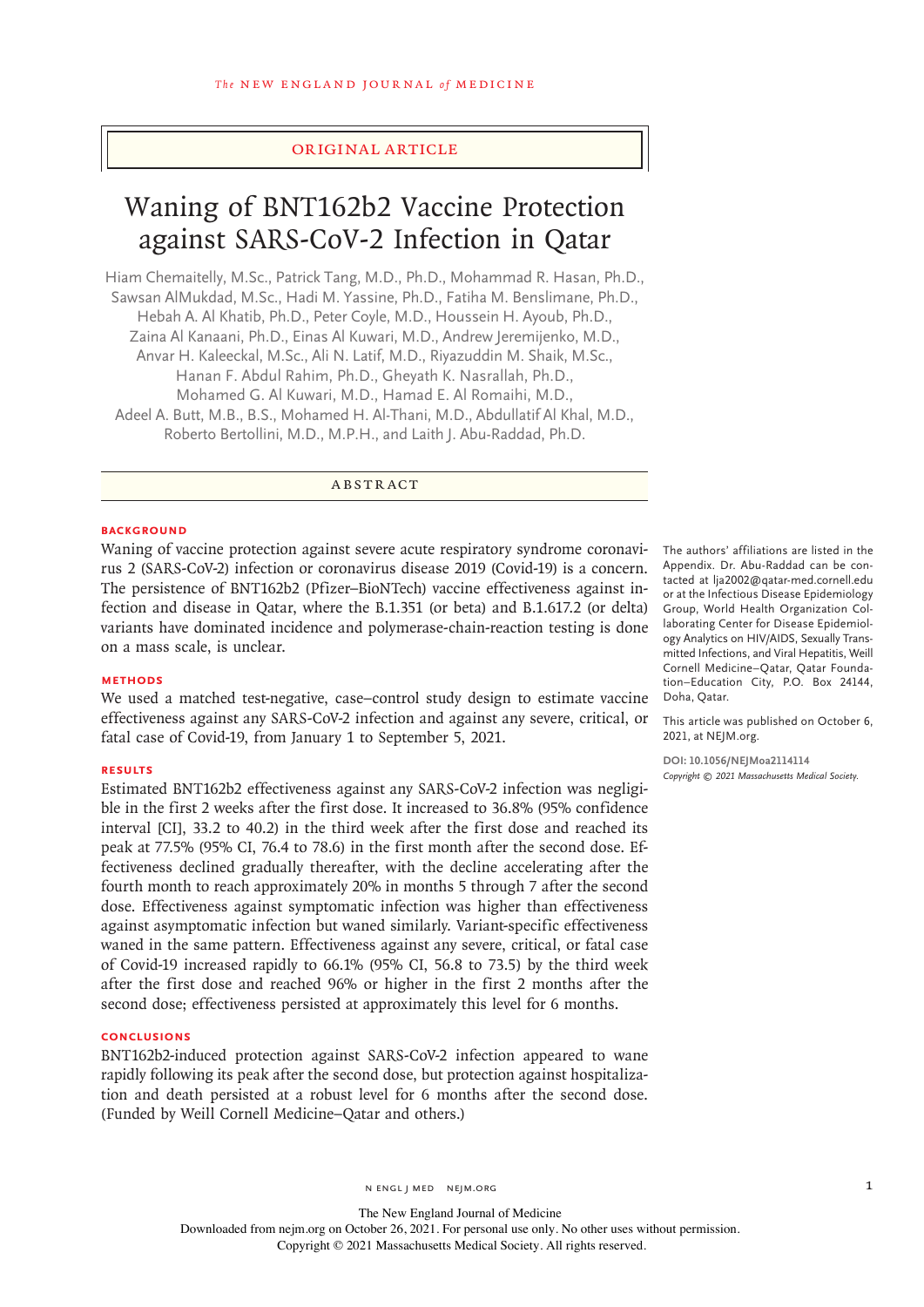ATAR LAUNCHED A MASS CORONAVIRUS<br>disease 2019 (Covid-19) immunization<br>campaign on December 21, 2020, first usdisease 2019 (Covid-19) immunization campaign on December 21, 2020, first using the BNT162b2<sup>1</sup> (Pfizer-BioNTech) messenger RNA (mRNA) vaccine<sup>2</sup> and 3 months later adding the mRNA-1273<sup>3</sup> (Moderna) vaccine.<sup>4</sup> Immunization with both vaccines followed the Food and Drug Administration–approved protocol,<sup>1,3</sup> and vaccine coverage increased steadily from December 2020 until the time of this writing (Fig. 1A). Vaccine rollout proceeded in phases in which vaccination was prioritized first to frontline health care workers, persons with severe or multiple chronic conditions, and persons 70 years of age or older. Vaccination was then gradually extended by one age group at a time and to select professional groups (e.g., teachers), with age being the principal criterion for vaccine eligibility throughout the rollout (Fig. S1A in the Supplementary Appendix, available with the full text of this article at NEJM.org). As of September 7, 2021, it was estimated that at least 90% of persons 12 years of age or older had received at least one vaccine dose and that at least 80% had received both doses.5 This appeared to be the highest mRNA vaccine coverage worldwide.<sup>6</sup>

As vaccination was scaled up, the country had two back-to-back waves of severe acute respiratory syndrome coronavirus 2 (SARS-CoV-2) from January through June 2021, which were dominated by the B.1.1.7 (or alpha)<sup>7</sup> and B.1.351 (or beta)<sup>7</sup> variants.<sup>2,4,8-10</sup> Appreciable community transmission of the B.1.617.2 (or delta) $\bar{y}$  variant was first detected toward the end of March 2021; by the summer of 2021, B.1.617.2 had become the dominant variant.<sup>8-10</sup> Despite the high vaccine coverage, the incidence of SARS-CoV-2 infection increased slowly from July to August 2021, before starting to decline at the end of August (Fig. 1B). In this study, we assessed the realworld effectiveness of the BNT162b2 vaccine against SARS-CoV-2 infection and Covid-19– related hospitalization and death after receipt of the first and second doses.

#### Methods

# **Study Population, Data Sources, and Study Design**

This study was conducted in the resident population of Qatar. Covid-19 laboratory testing, vaccination, clinical infection data, and related demographic details were extracted from the integrated, nationwide, digital health information platform that hosts the national, federated SARS-CoV-2 databases. These databases are complete, with no missing information for polymerase-chainreaction (PCR) testing, Covid-19 vaccinations, Covid-19–related hospitalizations, or basic demographic details since the start of the epidemic.

Vaccine effectiveness against SARS-CoV-2 infection was estimated with the use of the testnegative, case–control study design, a standard design for assessing vaccine effectiveness against influenza<sup>11,12</sup> and SARS-CoV-2.<sup>2,4,11-16</sup> Key to this design is its control of bias arising from misclassification of infection and differences in health care–seeking behavior between vaccinated and unvaccinated persons.11,12 Case participants (PCR-positive persons) and controls (PCR-negative persons) were matched one to one according to sex, 10-year age group, nationality, reason for SARS-CoV-2 PCR testing, and calendar week of PCR test. Matching of case participants and controls was performed to control for known differences in the risk of exposure to SARS-CoV-2 infection in Qatar.17-20

Effectiveness was estimated against documented infection (defined as a PCR-positive swab, regardless of the reason for PCR testing or the presence of symptoms), as well as against any severe, $^{21}$  critical, $^{21}$  or fatal<sup>22</sup> case of Covid-19. Classification of Covid-19 case severity (acutecare hospitalizations), $21$  criticality (intensive care unit hospitalizations), $^{21}$  and fatality $^{22}$  was conducted in accordance with World Health Organization guidelines, and assessments were made by trained medical personnel with the use of individual chart reviews. (Details are provided in Sections 1 and 2 in the Supplementary Appendix.)

The study was approved by the institutional review boards at Hamad Medical Corporation and Weill Cornell Medicine–Qatar, with waiver of informed consent. Reporting of the study followed Strengthening the Reporting of Observational Studies in Epidemiology guidelines (Table S1). The funders of the study had no role in study design, data collection, data analysis, data interpretation, or the writing of the article.

# **Laboratory Methods and Classification of Infections**

Details regarding laboratory methods for reversetranscriptase–quantitative PCR (RT-qPCR) testing are provided in Section 3 in the Supplementary Appendix. Methods for classification of infec-

2 N ENGL J MED NEJM.ORG

The New England Journal of Medicine

Downloaded from nejm.org on October 26, 2021. For personal use only. No other uses without permission.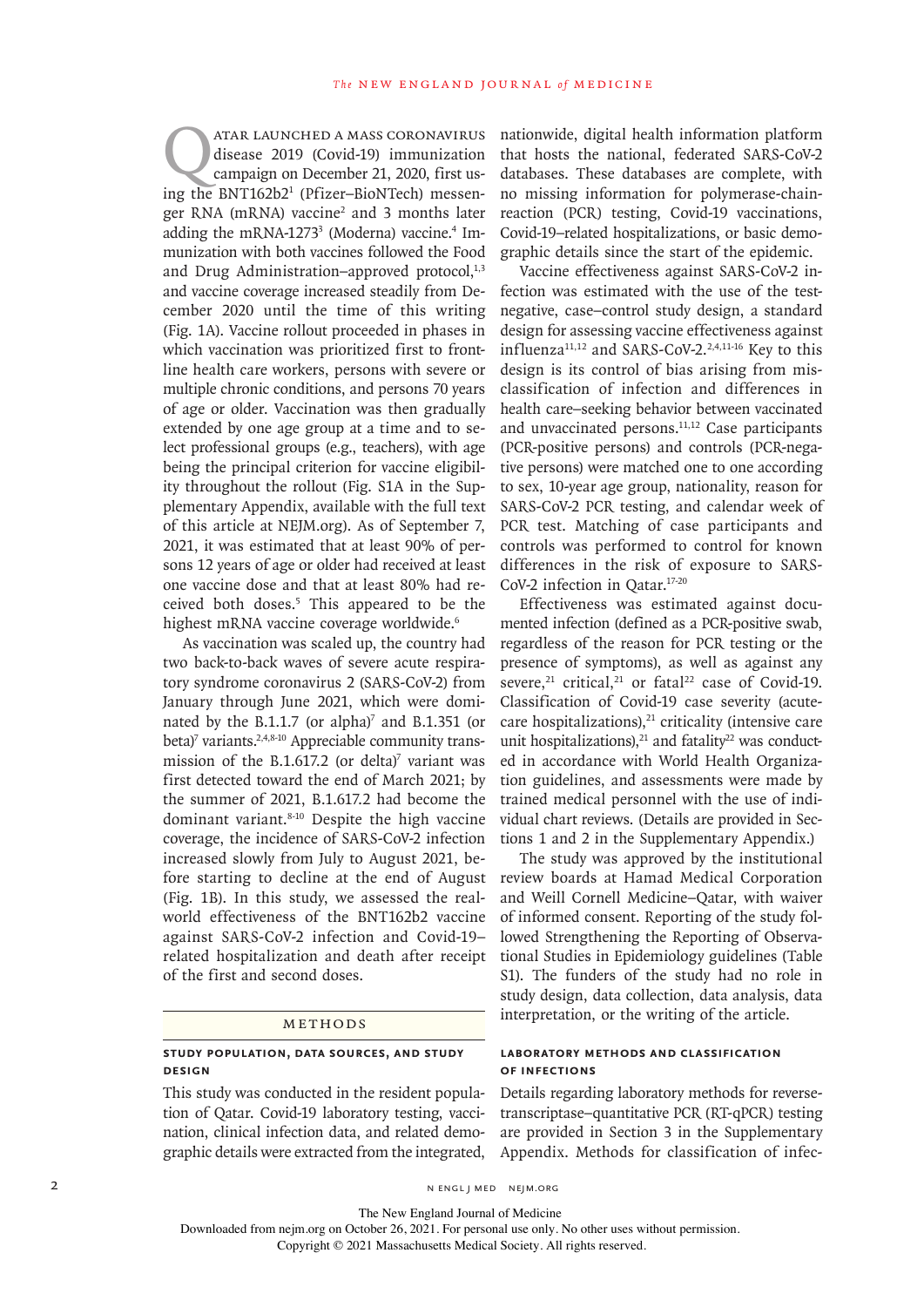tions according to variant type with the use of one dose of BNT162b2, and 907,763 completed RT-qPCR variant screening<sup>23</sup> of random positive clinical samples<sup>8,10</sup> are provided in Section 4 in the Supplementary Appendix.

# **Statistical Analysis**

Sociodemographic characteristics of study samples were described with the use of frequency distributions and measures of central tendency. The odds ratio, comparing odds of vaccination among case participants and controls, and its associated 95% confidence interval were derived with the use of conditional logistic regression that accounted for the matching in the study design. This matching and analysis approach aims to minimize the potential bias that may result from variation in epidemic phase, $11,24$  gradual rollout of vaccination during the study, $11,24$  or other confounders.17-20,25,26 Confidence intervals were not adjusted for multiplicity. Interactions were not investigated. Vaccine effectiveness at different time points and the associated 95% confidence interval were then calculated by applying the following equation<sup>11,12</sup>: vaccine effectiveness= 1−odds ratio of vaccination among case participants as compared with controls. Details regarding the statistical analysis are provided in Section 1 in the Supplementary Appendix.

A sensitivity analysis was conducted by adjusting the conditional logistic regression for previous infection and health care worker status, because health care workers were prioritized for vaccination and may have had a higher risk of infection exposure. Several additional sensitivity analyses were conducted by modifying the study inclusion and exclusion criteria to investigate whether the effectiveness estimates could have been biased. Effectiveness was also estimated with the use of a multivariable logistic-regression analysis of associations with a PCR-positive test — that is, by applying a different method from that of the main analysis of matched testnegative, case–control study design. Descriptions of these sensitivity analyses are provided in Section 5 in the Supplementary Appendix. Statistical analyses were conducted with the use of STATA/SE software, version 17.0.<sup>27</sup>

# Results

**Study Population** Between December 21, 2020, and September 5, the two-dose regimen (Fig. 1A). The median date of the first dose was April 21, 2021, and the median date of the second dose was May 10, 2021. The median time between the first and second doses was 21 days (interquartile range, 21 to 22 days), and 97.4% of persons received their second dose within 30 days after the first dose. During this period, 564,196 persons received at least one dose of mRNA-1273, and 494,859 completed the two-dose regimen (Fig. 1A).

Figure S2 shows the population-selection process used to investigate BNT162b2 effectiveness against SARS-CoV-2 infection. The distribution of included PCR-positive case participants according to calendar month is shown in Figure S1B. Demographic characteristics and reasons for PCR testing of samples used to estimate vaccine effectiveness are presented in Table 1 and Tables S2 and S3. The median age of the study participants was 31 years, approximately 69% were male, and participants came from diverse national origins. Study samples were representative of the distinct demographic characteristics of the population of Qatar.17,28

Only approximately 35% of case participants received a diagnosis of SARS-CoV-2 infection on the basis of symptoms (Table 1). The remaining case participants received a diagnosis on the basis of PCR testing for other reasons, including contact tracing, surveys or random testing campaigns, individual requests, and routine health care testing.

## **Vaccine Breakthrough Infections**

As of the end of the study (September 5, 2021), a total of 8203 SARS-CoV-2 BNT162b2 breakthrough infections had been recorded among participants who received one dose of this vaccine, and 10,543 such infections had been recorded among participants who received two doses. The percentage of all daily diagnosed SARS-CoV-2 infections that were vaccine (BNT162b2 or mRNA-1273) breakthrough infections increased gradually over time and reached 36.4% on September 5, 2021 (Fig. 1C). Most vaccine breakthrough infections (77.2%) were recorded for the BNT162b2 vaccine.

2021, a total of 947,035 persons received at least BNT162b2, respectively. Similarly, 32 and 10 criti-As of August 30, 2021, a total of 377 and 106 severe Covid-19 cases (acute-care hospitalizations21) had been recorded among participants who had received either one or two doses of

n engl j med nejm.org 3

The New England Journal of Medicine

Downloaded from nejm.org on October 26, 2021. For personal use only. No other uses without permission.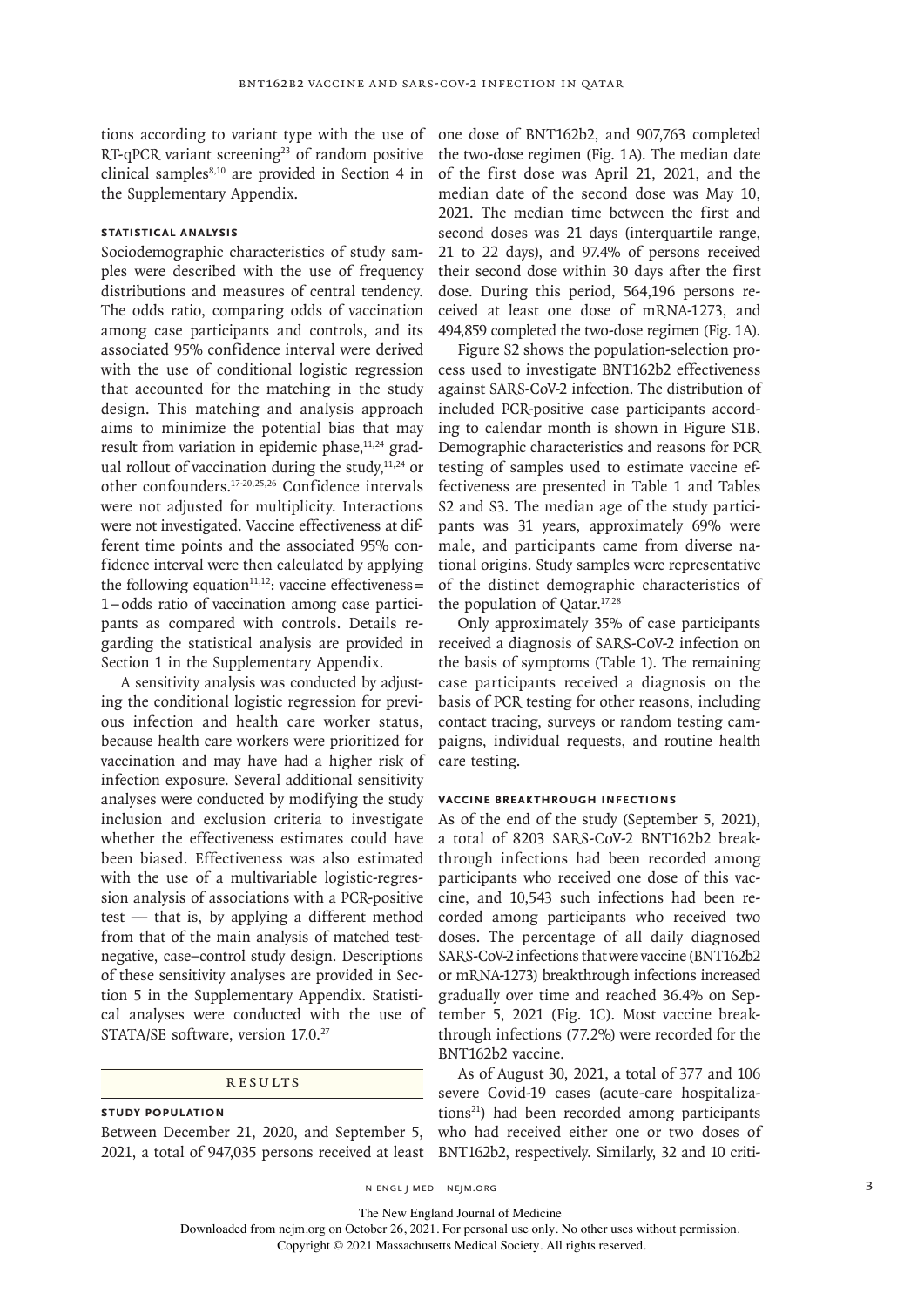

The New England Journal of Medicine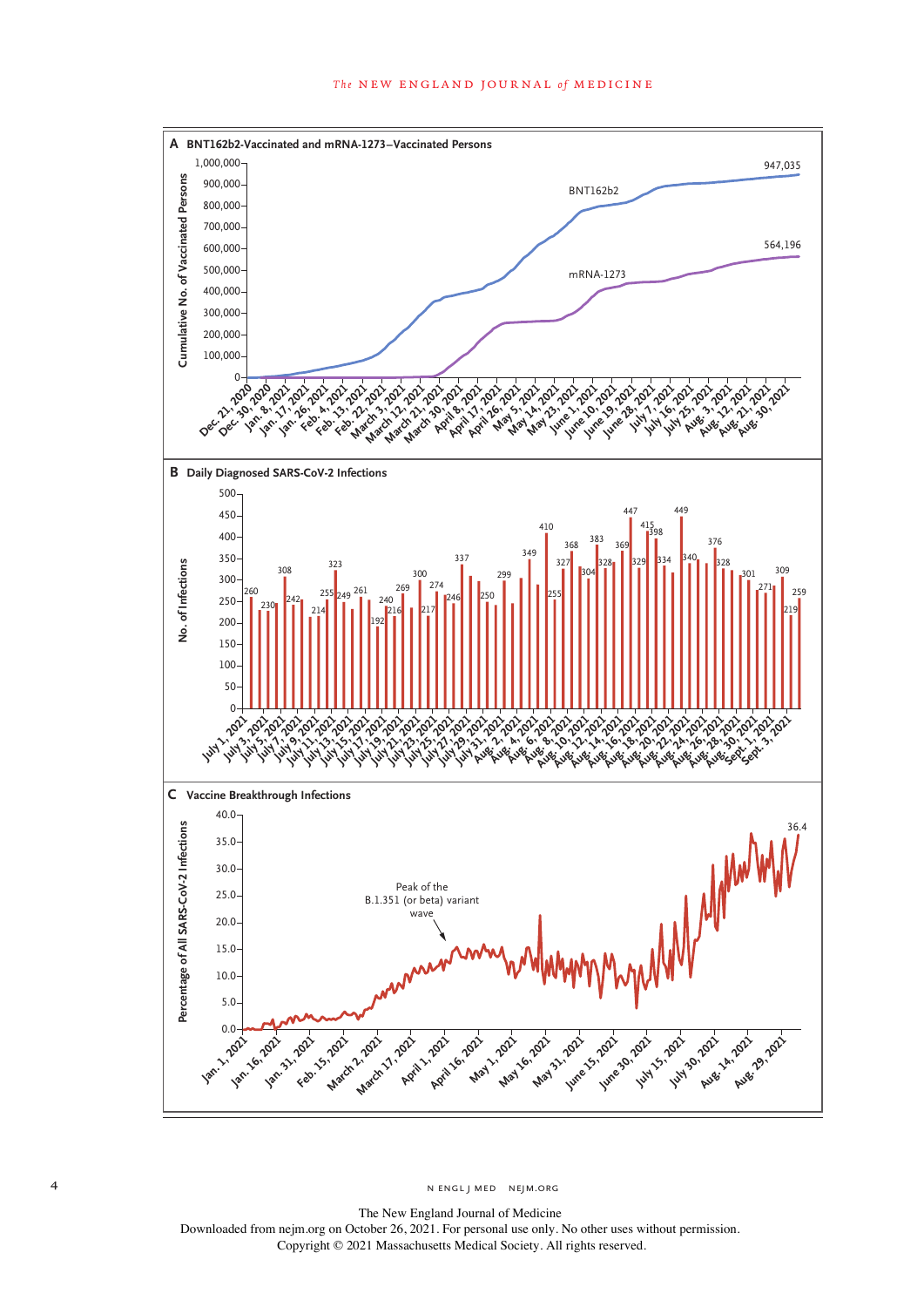**Figure 1 (facing page). Time Trend of Vaccinated Persons, SARS-CoV-2 Infections, and Vaccine Breakthrough Infections in Qatar.**

SARS-CoV-2 denotes severe acute respiratory syndrome coronavirus 2.

cal Covid-19 cases (ICU hospitalizations<sup>21</sup>) and 34 and 15 fatal Covid-19 cases (Covid-19–related deaths<sup>22</sup>) had also been recorded, respectively. Details are provided in Section 2 in the Supplementary Appendix.

# **Vaccine Effectiveness against Any SARS-CoV-2 Infection**

Estimated BNT162b2 effectiveness against any SARS-CoV-2 infection was negligible for the first 2 weeks after the first dose, increased to 36.8% (95% confidence interval [CI], 33.2 to 40.2) in the third week after the first dose, and reached its peak at 77.5% (95% CI, 76.4 to 78.6) in the first month after the second dose (Table 2 and Fig. 2A). However, effectiveness declined gradually, starting from the first month after the second dose. The decline accelerated after the fourth month, and effectiveness reached a low level of approximately 20% in months 5 through 7 after the second dose. A sensitivity analysis that adjusted for previous infection and health care worker status confirmed the main analysis results (Table 3).

# **Vaccine Effectiveness against Any SARS-CoV-2 Infection According to Age and Variant**

BNT162b2 effectiveness was assessed according to age (<60 years and  $\geq 60$  years) to investigate whether declining effectiveness over time could have been confounded by age. Results for both age groups were largely similar in scale (although effectiveness was slightly lower for those ≥60 years of age, with some differences in the rate at which protection was acquired) and in the pattern of declining effectiveness (Table S4), and results were similar to those for all participants in all age groups (Table 2).

The above measures largely reflect the effectiveness of BNT162b2 against B.1.351,<sup>2,29</sup> which was by far the dominant variant during most of these time periods.<sup>2,4,8-10</sup> However, with the steady increase in the incidence of B.1.617.2 during the summer of 2021<sup>8-10,30</sup> and the steady decrease in

the incidence of B.1.351 during this time, $8-10$  effectiveness measures 5 or more months after the second dose increasingly reflected effectiveness against B.1.617.2.

BNT162b2 effectiveness was assessed against B.1.1.7, B.1.351, and B.1.617.2 infections separately to investigate whether declining effectiveness could have been confounded by exposure to different variants over time. Estimated effectiveness against infection with each variant (Table S5) showed a pattern similar to that seen against any SARS-CoV-2 infection (Table 2).

# **Vaccine Effectiveness against Symptomatic and Asymptomatic Infections**

Estimated BNT162b2 effectiveness against symptomatic infection and asymptomatic infection showed the same pattern of increasing effectiveness after the first dose, with peak effectiveness in the first month after the second dose and a gradual decline in effectiveness in the following months that accelerated after the fourth month for symptomatic infection and after the third month for asymptomatic infection (Table 4). However, effectiveness against symptomatic infection was consistently higher than that against asymptomatic infection. The peak effectiveness against symptomatic infection was 81.5% (95% CI, 79.9 to 83.0), whereas that against asymptomatic infection was 73.1% (95% CI, 70.3 to 75.5).

# **Vaccine Effectiveness against Covid-19–Related Hospitalization and Death**

Estimated BNT162b2 effectiveness against any severe, critical, or fatal disease due to any SARS-CoV-2 infection was negligible for the first 2 weeks after the first dose. It increased rapidly to 66.1% (95% CI, 56.8 to 73.5) in the third week after the first dose and reached 96% or higher in the first 2 months after the second dose (Table 2 and Fig. 2B). Unlike effectiveness against infection, effectiveness against hospitalization and death did not decline over time, except possibly in the seventh month after the second dose when there was a hint of a decline, but the case numbers were small. The sensitivity analysis that adjusted for previous infection and health care worker status confirmed the main analysis results (Table 3). Effectiveness according to age group (Table S4) showed similar results.

Effectiveness was also estimated against se-

n engl j med nejm.org 5

The New England Journal of Medicine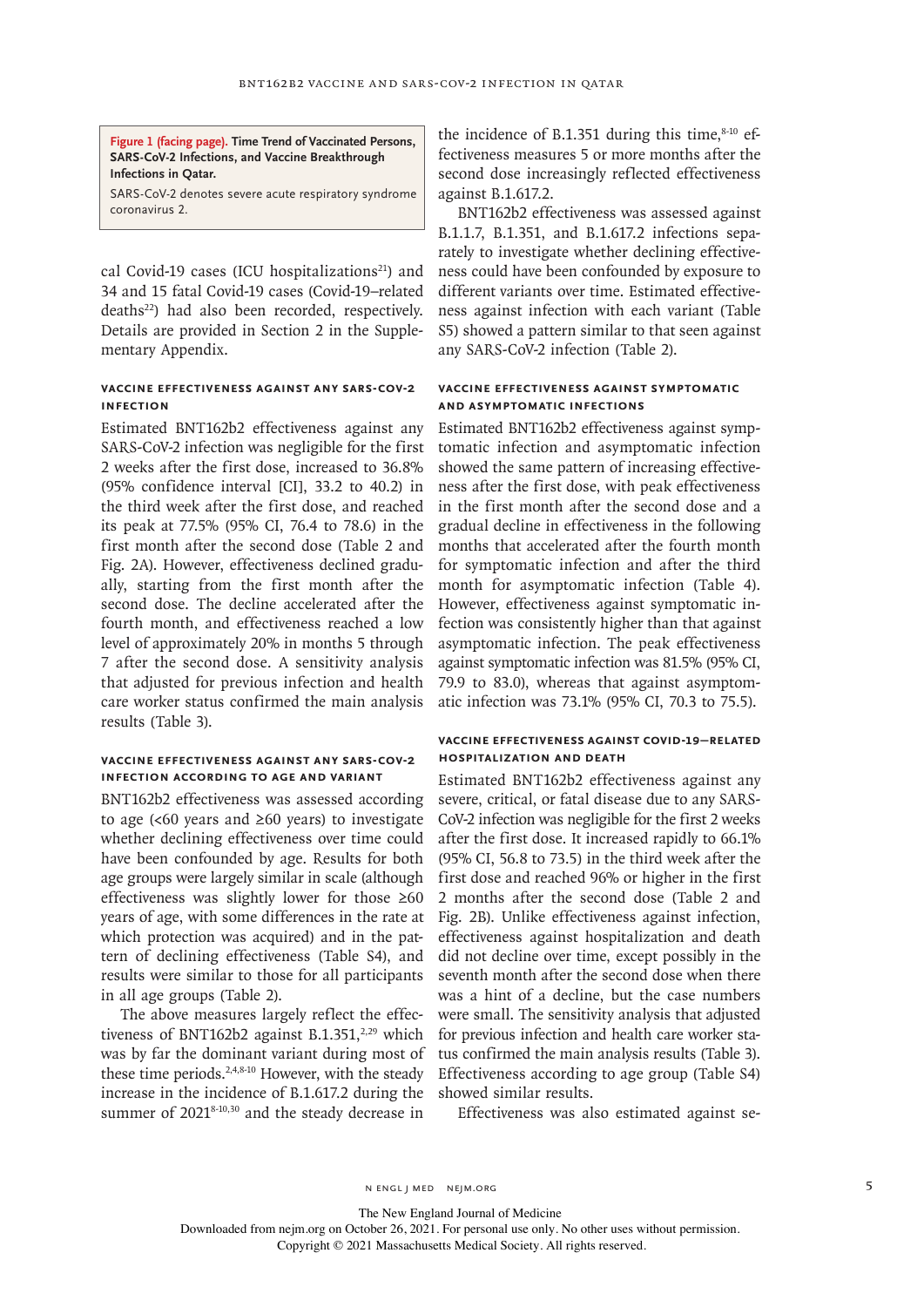| Table 1. Demographic Characteristics of the Participants |                                                     |                                           | and Reasons for PCR Testing among Samples Used to Estimate BNT162b2 Vaccine Effectiveness.* |                                            |                                                     |                                            |
|----------------------------------------------------------|-----------------------------------------------------|-------------------------------------------|---------------------------------------------------------------------------------------------|--------------------------------------------|-----------------------------------------------------|--------------------------------------------|
| Characteristics                                          | $0-13$ Days                                         | after First Dose                          | >14 Days after First Dose and No Second Dose                                                |                                            | First Month after Second Dose                       |                                            |
|                                                          | Case Participants:<br>PCR-Positive<br>(N = 115,326) | PCR-Negative<br>(N = 115,326)<br>Controls | Case Participants:<br>PCR-Positive<br>$(N = 113, 830)$                                      | PCR-Negative<br>(N = 113,830)<br>Controls: | Case Participants:<br>PCR-Positive<br>(N = 115,913) | PCR-Negative<br>(N = 115,913)<br>Controls: |
| Median age (IQR) - yr                                    | $31(21-39)$                                         | $31(21-39)$                               | $31(21-39)$                                                                                 | $31(21-39)$                                | $31(21-39)$                                         | $31(22-39)$                                |
| Age group - no. (%)                                      |                                                     |                                           |                                                                                             |                                            |                                                     |                                            |
| $<$ 20 yr                                                | 26,915 (23.3)                                       | 26,915 (23.3)                             | 26,813 (23.6)                                                                               | 26,813 (23.6)                              | 26,822 (23.1)                                       | 26,822 (23.1)                              |
| $20-29$ yr                                               | 24,879 (21.6)                                       | 24,879 (21.6)                             | 24,567 (21.6)                                                                               | 24,567 (21.6)                              | 24,770 (21.4)                                       | 24,770 (21.4)                              |
| $30-39$ yr                                               | 36,749 (31.9)                                       | 36,749 (31.9)                             | 36,150 (31.8)                                                                               | 36,150 (31.8)                              | 36,896 (31.8)                                       | 36,896 (31.8)                              |
| 40–49 уг                                                 | 19,154 (16.6)                                       | 19, 154 (16.6)                            | 18,820 (16.5)                                                                               | 18,820 (16.5)                              | 19,382 (16.7)                                       | 19,382 (16.7)                              |
| 50-59 yr                                                 | 6,083(5.3)                                          | 6,083(5.3)                                | 5,959 (5.2)                                                                                 | 5,959 (5.2)                                | 6,350(5.5)                                          | 6,350(5.5)                                 |
| $60 - 69$ yr                                             | 1,229(1.1)                                          | 1,229(1.1)                                | 1,195 (1.0)                                                                                 | 1,195 (1.0)                                | 1,326(1.1)                                          | 1,326 (1.1)                                |
| $\geq 70$ yr                                             | 317 (0.3)                                           | 317 (0.3)                                 | 326 (0.3)                                                                                   | 326 (0.3)                                  | 367 (0.3)                                           | 367 (0.3)                                  |
| Sex                                                      |                                                     |                                           |                                                                                             |                                            |                                                     |                                            |
| Male                                                     | 79,255 (68.7)                                       | 79,255 (68.7)                             | 78,148 (68.7)                                                                               | 78,148 (68.7)                              | 79,750 (68.8)                                       | 79,750 (68.8)                              |
| Female                                                   | 36,071 (31.3)                                       | 36,071 (31.3)                             | 35,682 (31.3)                                                                               | 35,682 (31.3)                              | 36,163 (31.2)                                       | 36,163 (31.2)                              |
| Nationality <sup>+</sup>                                 |                                                     |                                           |                                                                                             |                                            |                                                     |                                            |
| Bangladeshi                                              | 8,323 (7.2)                                         | 8,323 (7.2)                               | 8,229 (7.2)                                                                                 | 8,229 (7.2)                                | 8,326 (7.2)                                         | 8,326 (7.2)                                |
| Egyptian                                                 | 6,734(5.8)                                          | 6,734(5.8)                                | 6,629(5.8)                                                                                  | $6,629$ $(5.8)$                            | 6,859(5.9)                                          | 6,859(5.9)                                 |
| Filipino                                                 | 10,713 (9.3)                                        | 10,713 (9.3)                              | 10,535 (9.3)                                                                                | 10,535 (9.3)                               | 10,674 (9.2)                                        | 10,674 (9.2)                               |
| Indian                                                   | 29,914 (25.9)                                       | 29,914 (25.9)                             | 29,536 (25.9)                                                                               | 29,536 (25.9)                              | 30,325 (26.2)                                       | 30,325 (26.2)                              |
| Nepalese                                                 | 10,505(9.1)                                         | 10,505 (9.1)                              | 10,367 (9.1)                                                                                | 10,367 (9.1)                               | 10,496 (9.1)                                        | 10,496 (9.1)                               |
| Pakistani                                                | 5,793 (5.0)                                         | 5,793 (5.0)                               | 5,735 (5.0)                                                                                 | 5,735 (5.0)                                | 5,837 (5.0)                                         | 5,837 (5.0)                                |
| Qatari                                                   | 17,375(15.1)                                        | 17,375 (15.1)                             | 17,087 (15.0)                                                                               | 17,087 (15.0)                              | 17, 147 (14.8)                                      | 17, 147 (14.8)                             |
| Sri Lankan                                               | 3,756 (3.3)                                         | 3,756 (3.3)                               | 3,732(3.3)                                                                                  | 3,732(3.3)                                 | 3,784(3.3)                                          | 3,784(3.3)                                 |
| Sudanese                                                 | 3,249(2.8)                                          | $3,249$ $(2.8)$                           | 3,242(2.8)                                                                                  | 3,242(2.8)                                 | 3,285(2.8)                                          | 3,285(2.8)                                 |
| Other nationalities;                                     | 18,964 (16.4)                                       | 18,964 (16.4)                             | 18,738 (16.5)                                                                               | 18,738 (16.5)                              | 19,180 (16.5)                                       | 19,180 (16.5)                              |

6 N ENGL J MED NEJM.ORG

The New England Journal of Medicine

Downloaded from nejm.org on October 26, 2021. For personal use only. No other uses without permission. Copyright © 2021 Massachusetts Medical Society. All rights reserved.

# *The* NEW ENGLAND JOURNAL *of* MEDICINE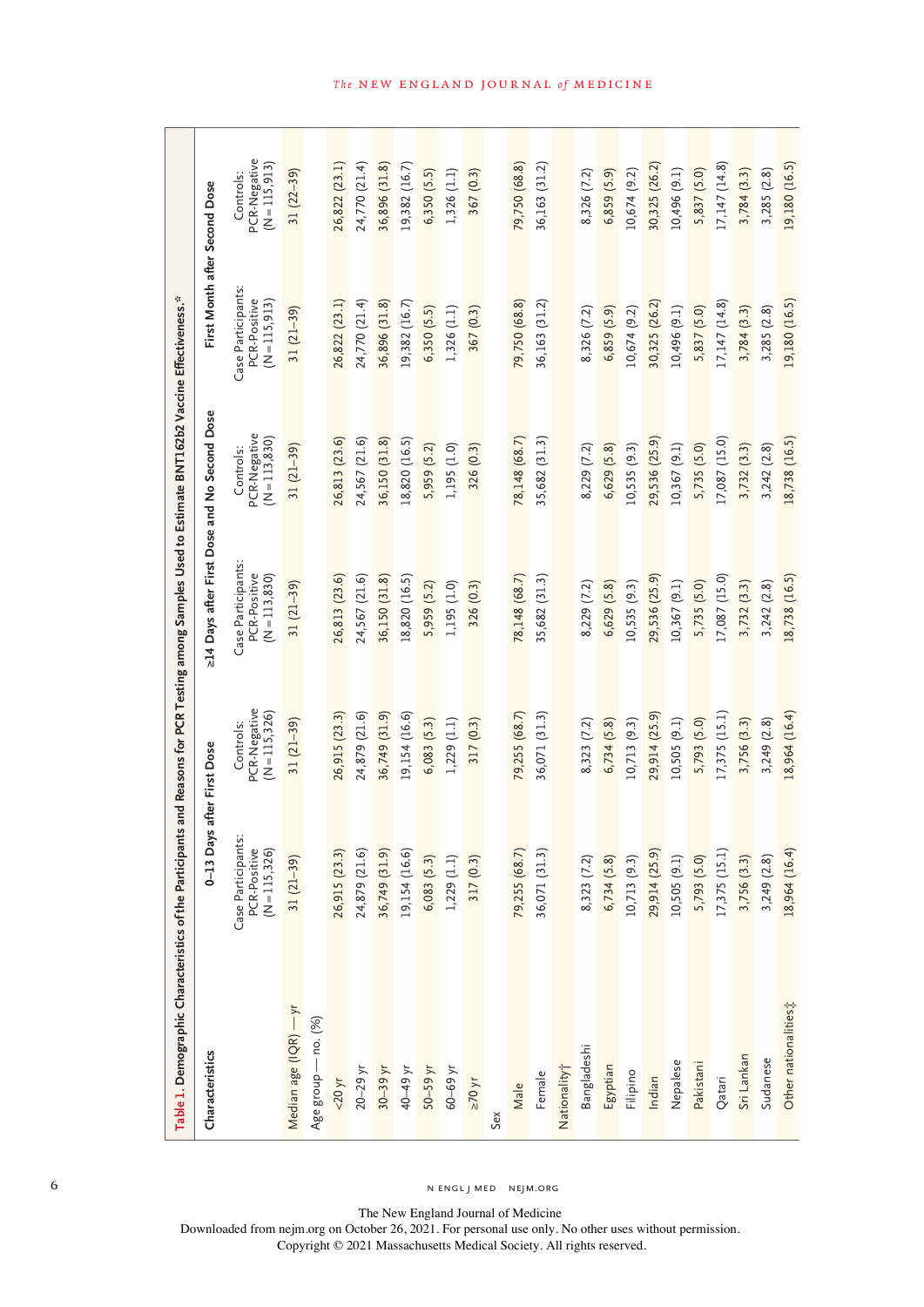| Reason for PCR testing                                                                                                                                                                                                                                                                                                                                                                              |               |               |               |               |               |               |
|-----------------------------------------------------------------------------------------------------------------------------------------------------------------------------------------------------------------------------------------------------------------------------------------------------------------------------------------------------------------------------------------------------|---------------|---------------|---------------|---------------|---------------|---------------|
| Clinical suspicion                                                                                                                                                                                                                                                                                                                                                                                  | 40,768 (35.4) | 40,768 (35.4) | 40,261 (35.4) | 40,261 (35.4) | 41,138 (35.5) | 41,138 (35.5) |
| Contact tracing                                                                                                                                                                                                                                                                                                                                                                                     | 18,772 (16.3) | 18,772 (16.3) | 18,481 (16.2) | 18,481 (16.2) | 18,666 (16.1) | 18,666 (16.1) |
| Routine health care testing                                                                                                                                                                                                                                                                                                                                                                         | 14,479 (12.6) | 14,479 (12.6) | 14,351 (12.6) | 14,351 (12.6) | 14,536 (12.5) | 14,536 (12.5) |
| Survey                                                                                                                                                                                                                                                                                                                                                                                              | 27,972 (24.3) | 27,972 (24.3) | 27,484 (24.1) | 27,484 (24.1) | 27,883 (24.1) | 27,883 (24.1) |
| Individual request                                                                                                                                                                                                                                                                                                                                                                                  | 12,914 (11.2) | 12,914 (11.2) | 12,838 (11.3) | 12,838 (11.3) | 13,233 (11.4) | 13,233 (11.4) |
| Other                                                                                                                                                                                                                                                                                                                                                                                               | 421 (0.4)     | 421 (0.4)     | 415 (0.4)     | 415 (0.4)     | 457 (0.4)     | 457 (0.4)     |
| sex, 10-year age group, nationality, reason for polymerase-chain-reaction (PCR) testing, and calendar week of PCR test. Percentages may not total 100 because of rounding. IQR denotes<br>* Data for other time-since-vaccination analyses are shown in Tables S2 and S3 in the Supplementary Appendix. Case participants and controls were matched one to one according to<br>interquartile range. |               |               |               |               |               |               |
| t Nationalities were chosen to represent the most populous groups in Qatar.                                                                                                                                                                                                                                                                                                                         |               |               |               |               |               |               |
| t The category of other nationalities includes 108 other nationalities in Qatar for 0 to 13 days after the first dose, 106 other nationalities for 14 or more days after the first dose and no                                                                                                                                                                                                      |               |               |               |               |               |               |

vere disease, critical disease, and fatal disease individually (Table S6), as opposed to against a composite outcome of any severe, critical, or fatal disease (Table 2). Estimated effectiveness against each of these individual disease outcomes was similar to that against the composite disease outcome, with no evident decline in effectiveness for 6 months after the second dose.

# **Additional Analyses**

Additional sensitivity analyses were conducted to investigate the effects of potential bias in these real-world effectiveness estimates (Section 5 in the Supplementary Appendix). All analyses generated consistent results, with the same pattern of declining effectiveness in the months after the second dose (Tables S7 through S10) as was observed in the main analysis (Table 2).

For additional validation of study findings, effectiveness was estimated with the use of a different method from that of the matched testnegative, case–control study design. Estimates were derived with the use of multivariable logisticregression analysis of associations with a PCRpositive test during the study (Table S11). This analysis also generated results similar to those of the main analysis (Table 2).

# Discussion

BNT162b2-induced protection against infection builds rapidly after the first dose, peaks in the first month after the second dose, and then gradually wanes in subsequent months. The waning appears to accelerate after the fourth month, to reach a low level of approximately 20% in subsequent months. Although the protection against asymptomatic infection diminished more quickly than that against symptomatic infection, as would be expected in a vaccine that prevents symptoms given infection,<sup>31,32</sup> no evidence was found for an appreciable waning of protection against hospitalization and death, which remained robust — generally at 90% or higher for 6 months after the second dose. Implications of these findings on infection transmission remain to be clarified, but vaccine breakthrough infections were found recently, in this same population, to be less infectious than primary infections in unvaccinated persons.<sup>33</sup>

Because the immunization campaign prioritized vaccination of persons with severe or mul-

n engl j med nejm.org 7

second dose, and 108 other nationalities for the first month after the second dose.

second dose, and 108 other nationalities for the first month after the second dose.

The New England Journal of Medicine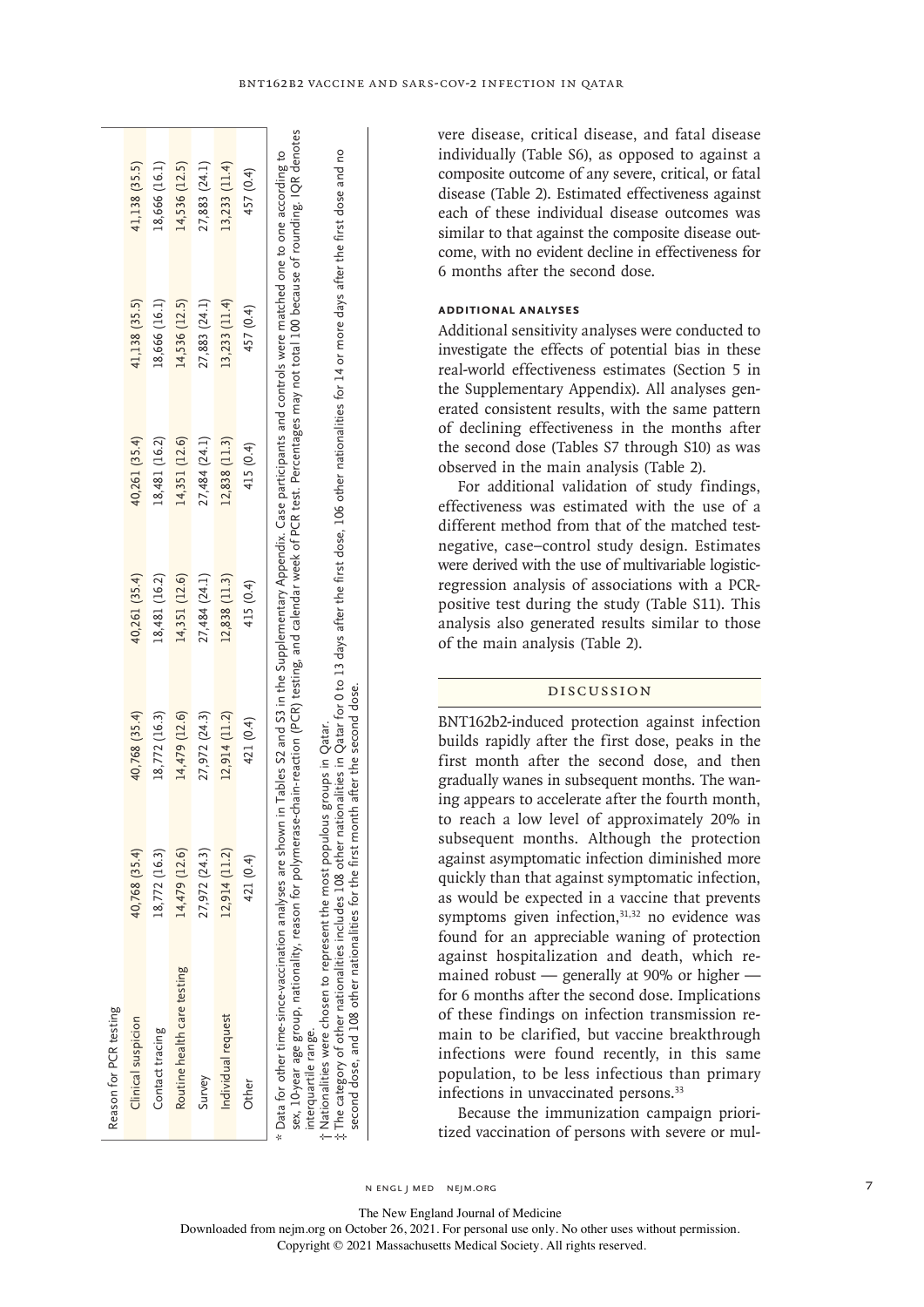| Substudies;                                                                                                                                                                                                                                                                                                                                                                                                                                                                                                                                                                                                                                                                                                                                                                                                                        |            |                                     | Effectiveness against Infection |                            |                                     |                 | Effectiveness against Hospitalization and Death                          |                            |      |                                    |
|------------------------------------------------------------------------------------------------------------------------------------------------------------------------------------------------------------------------------------------------------------------------------------------------------------------------------------------------------------------------------------------------------------------------------------------------------------------------------------------------------------------------------------------------------------------------------------------------------------------------------------------------------------------------------------------------------------------------------------------------------------------------------------------------------------------------------------|------------|-------------------------------------|---------------------------------|----------------------------|-------------------------------------|-----------------|--------------------------------------------------------------------------|----------------------------|------|------------------------------------|
|                                                                                                                                                                                                                                                                                                                                                                                                                                                                                                                                                                                                                                                                                                                                                                                                                                    |            | Case Participants:<br>PCR-Positive: |                                 | PCR-Negative‡<br>Controls: | Effectiveness %<br>(95% CI)         |                 | Severe, Critical, or Fatal<br>Case Participants:<br>Disease <sub>#</sub> | PCR-Negative‡<br>Controls: |      | Effectiveness %<br>(95% CI)        |
|                                                                                                                                                                                                                                                                                                                                                                                                                                                                                                                                                                                                                                                                                                                                                                                                                                    | Vaccinated | Unvaccinated                        | Vaccinated                      | Unvaccinated               |                                     | Vaccinated      | Unvaccinated                                                             | Vaccinated Unvaccinated    |      |                                    |
| 0-13 Days after first dose                                                                                                                                                                                                                                                                                                                                                                                                                                                                                                                                                                                                                                                                                                                                                                                                         | 4228       | 111,098                             | 4053                            | 111,273                    | $(-9.8 \text{ to } -0.2)$<br>$-4.9$ | 245             | 4001                                                                     | 286                        | 3960 | $(-0.6 to 30.0)$<br>16.1           |
| >14 Days after first dose<br>and no second<br>dose                                                                                                                                                                                                                                                                                                                                                                                                                                                                                                                                                                                                                                                                                                                                                                                 | 2358       | 111,472                             | 3567                            | 110,263                    | $(33.2 \text{ to } 40.2)$<br>36.8   | 102             | 4032                                                                     | 272                        | 3862 | $(56.8 \text{ to } 73.5)$<br>66.1  |
| Month after second dose                                                                                                                                                                                                                                                                                                                                                                                                                                                                                                                                                                                                                                                                                                                                                                                                            |            |                                     |                                 |                            |                                     |                 |                                                                          |                            |      |                                    |
| ⊣                                                                                                                                                                                                                                                                                                                                                                                                                                                                                                                                                                                                                                                                                                                                                                                                                                  | 2915       | 112,998                             | 9986                            | 105,927                    | (76.4 to 78.6)<br>77.5              | 32              | 4082                                                                     | 585                        | 3529 | (93.9 to 97.4)<br>96.0             |
| $\sim$                                                                                                                                                                                                                                                                                                                                                                                                                                                                                                                                                                                                                                                                                                                                                                                                                             | 1450       | 111,874                             | 4304                            | 109,020                    | $(71.3 \text{ to } 75.0)$<br>73.2   | 23              | 4062                                                                     | 323                        | 3762 | (93.9 to 98.3)<br>96.8             |
| 3                                                                                                                                                                                                                                                                                                                                                                                                                                                                                                                                                                                                                                                                                                                                                                                                                                  | 800        | 111,388                             | 2128                            | 110,060                    | $69.6$<br>(66.7 to 72.3)            | $\overline{17}$ | 4026                                                                     | 181                        | 3862 | (89.1 to 97.0)<br>94.3             |
| 4                                                                                                                                                                                                                                                                                                                                                                                                                                                                                                                                                                                                                                                                                                                                                                                                                                  | 492        | 111,070                             | 856                             | 110,706                    | (45.0 to 57.6)<br>51.7              | $\overline{10}$ | 3996                                                                     | 51                         | 3955 | $(65.5 \text{ to } 92.3)$<br>83.7  |
| 5                                                                                                                                                                                                                                                                                                                                                                                                                                                                                                                                                                                                                                                                                                                                                                                                                                  | 548        | 110,991                             | 646                             | 110,893                    | (10.6 to 32.7)<br>22.5              | $\circ$         | 3990                                                                     | 33                         | 3957 | 100.0                              |
| 6                                                                                                                                                                                                                                                                                                                                                                                                                                                                                                                                                                                                                                                                                                                                                                                                                                  | 460        | 111,007                             | 512                             | 110,955                    | (2.2 to 30.1)<br>17.3               | $\infty$        | 3988                                                                     | 24                         | 3972 | (52.1 to 97.4)<br>88.9             |
| $\overline{a}$                                                                                                                                                                                                                                                                                                                                                                                                                                                                                                                                                                                                                                                                                                                                                                                                                     | 135        | 110,942                             | 162                             | 110,915                    | $(-1.7 \text{ to } 40.7)$<br>22.3   | $\circ$         | 3983                                                                     | $\Box$                     | 3978 | $(-44.3 \text{ to } 86.3)$<br>55.6 |
| matched pairs of PCR-positive and PCR-negative persons, in which both members of the pair were either unvaccinated or fell within each time-since-vaccination stratum, were included<br>t In each analysis for a specific time-since-vaccination stratum, we included only participants vaccinated in this specific time-since-vaccination stratum and those unvaccinated. Only<br>. Case participants and controls were matched one to one according to sex, 10-year age group, nationality, reason for PCR testing, and calendar week of PCR test.<br>in the corresponding estimate of vaccine effectiveness. Thus, the number of case participants (and controls) varied across time-since-vaccination analyses<br>* Covid-19 denotes coronavirus disease 2019, and SARS-CoV-2 severe acute respiratory syndrome coronavirus 2. |            |                                     |                                 |                            |                                     |                 |                                                                          |                            |      |                                    |

Vaccine effectiveness was estimated with the use of the test-negative, case–control study design.11.12 ´´<br>|Severity,<sup>21</sup> criticality,<sup>21</sup> and fatality<sup>22</sup> were defined according to World Health Organization guidelines.<br>Th

 $\parallel$  The confidence interval could not be estimated because there were zero events among vaccinated participants.

 $\int$  Vaccine effectiveness was estimated with the use of the test-negative, case–control study design.11,12  $\P$ Severity,<sup>21</sup> criticality,<sup>21</sup> and fatality<sup>22</sup> were defined according to World Health Organization guidelines.

## The NEW ENGLAND JOURNAL of MEDICINE

8 N ENGL J MED NEJM.ORG

The New England Journal of Medicine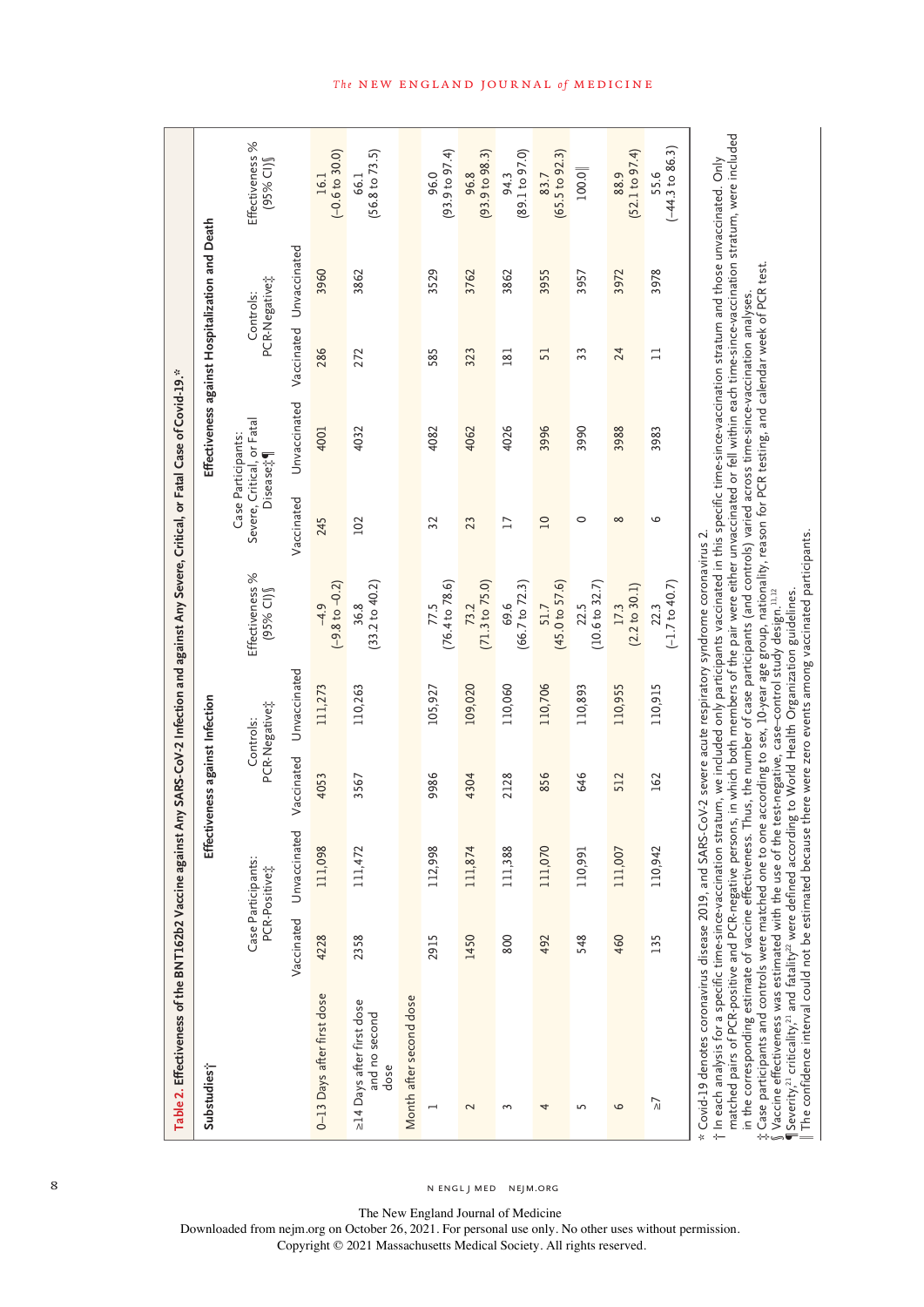

tiple chronic conditions and prioritized vaccination according to age group, this pattern of waning of protection could theoretically be confounded by effects of age and coexisting conditions. However, this possibility was not supported by our results, because a similar pattern of waning of protection was observed for all ages. Old age may (partially) serve as a proxy for coexisting

conditions, and the number of persons with severe or multiple chronic conditions is small among the young, working-age population of Qatar.17,28 The national list of vaccine prioritization included only 19,800 persons of all age groups with serious coexisting conditions to be prioritized in the first phase of vaccine rollout.

Infection incidence was driven by different

n engl j med nejm.org 9

The New England Journal of Medicine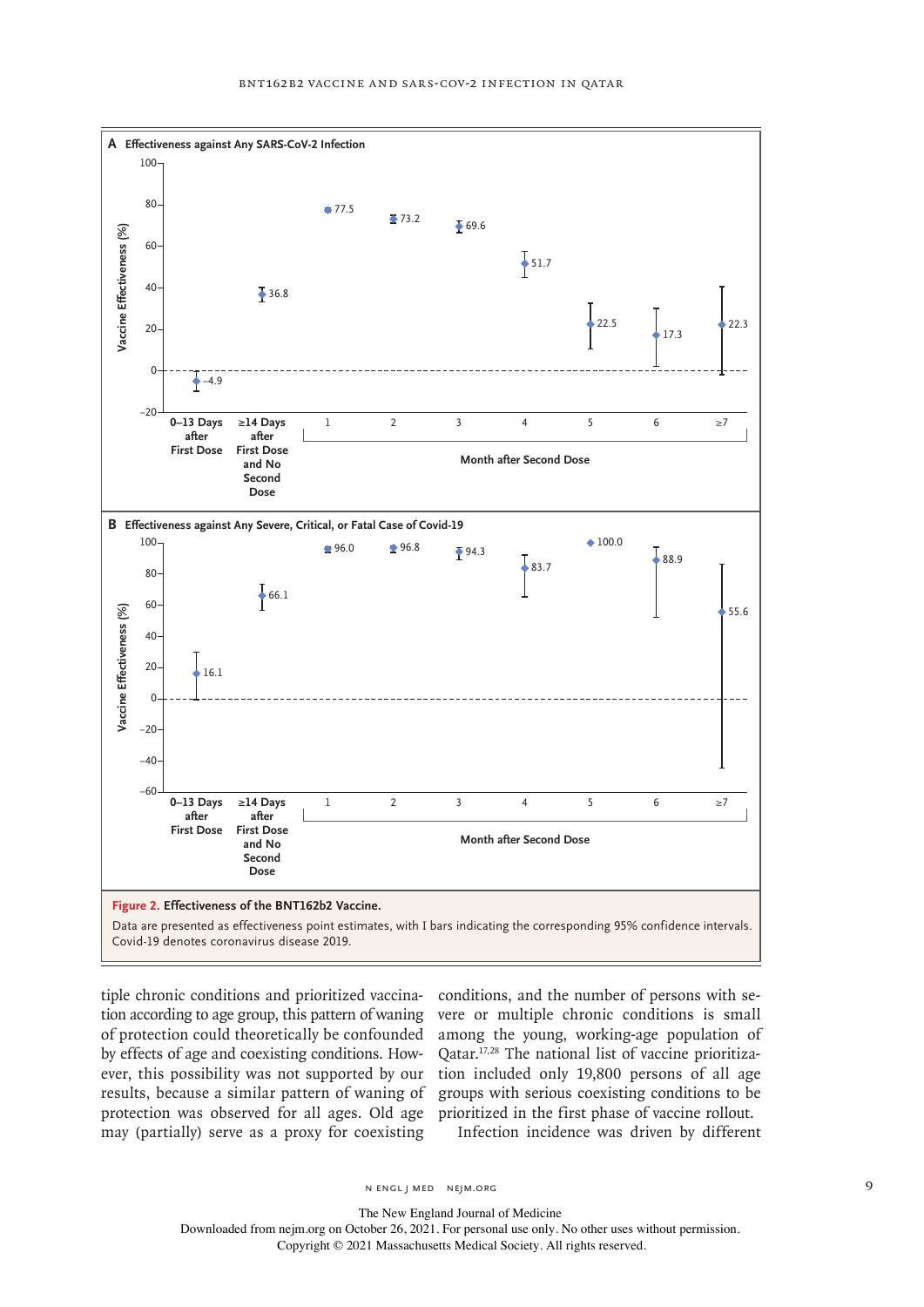| Table 3. Sensitivity Analysis.*                                                                                                                                                                                                                                                                                                                                                                                                                                                                                                                                                                                |      |                                     |                                 |                            |                                       |                 |                                                                          |        |                                                 |                                    |
|----------------------------------------------------------------------------------------------------------------------------------------------------------------------------------------------------------------------------------------------------------------------------------------------------------------------------------------------------------------------------------------------------------------------------------------------------------------------------------------------------------------------------------------------------------------------------------------------------------------|------|-------------------------------------|---------------------------------|----------------------------|---------------------------------------|-----------------|--------------------------------------------------------------------------|--------|-------------------------------------------------|------------------------------------|
| Substudies;                                                                                                                                                                                                                                                                                                                                                                                                                                                                                                                                                                                                    |      |                                     | Effectiveness against Infection |                            |                                       |                 |                                                                          |        | Effectiveness against Hospitalization and Death |                                    |
|                                                                                                                                                                                                                                                                                                                                                                                                                                                                                                                                                                                                                |      | Case Participants:<br>PCR-Positive; |                                 | PCR-Negative:<br>Controls: | Effectiveness %<br>$(95%$ CI)         |                 | Severe, Critical, or Fatal<br>Case Participants:<br>Disease <sub>1</sub> |        | PCR-Negative <sub>7</sub><br>Controls:          | Effectiveness %<br>$(95%$ CI)      |
|                                                                                                                                                                                                                                                                                                                                                                                                                                                                                                                                                                                                                |      | Vaccinated Unvaccinated             | Vaccinated                      | Unvaccinated               |                                       | Vaccinated      | Unvaccinated                                                             |        | Vaccinated Unvaccinated                         |                                    |
| 0-13 Days after first dose                                                                                                                                                                                                                                                                                                                                                                                                                                                                                                                                                                                     | 4228 | 111,098                             | 4053                            | 111,273                    | $(-17.3 \text{ to } -6.7)$<br>$-11.9$ | 245             | 4001                                                                     | 286    | 3960                                            | $7.5$<br>(-11.9 to 23.6)           |
| >14 Days after first dose<br>and no second<br>dose                                                                                                                                                                                                                                                                                                                                                                                                                                                                                                                                                             | 2358 | 111,472                             | 3567                            | 110,263                    | $(28.2 \text{ to } 35.9)$<br>32.2     | 102             | 4032                                                                     | 272    | 3862                                            | (55.0 to 72.8)<br>65.0             |
| Month after second dose                                                                                                                                                                                                                                                                                                                                                                                                                                                                                                                                                                                        |      |                                     |                                 |                            |                                       |                 |                                                                          |        |                                                 |                                    |
|                                                                                                                                                                                                                                                                                                                                                                                                                                                                                                                                                                                                                | 2915 | 112,998                             | 9986                            | 105,927                    | $(74.6 \text{ to } 77.0)$<br>75.8     | 32              | 4082                                                                     | 585    | 3529                                            | $(93.6 \text{ to } 97.3)$<br>95.9  |
| 2                                                                                                                                                                                                                                                                                                                                                                                                                                                                                                                                                                                                              | 1450 | 111,874                             | 4304                            | 109,020                    | $(67.4 \text{ to } 71.8)$<br>69.7     | 23              | 4062                                                                     | 323    | 3762                                            | (92.9 to 98.0)<br>96.3             |
| 3                                                                                                                                                                                                                                                                                                                                                                                                                                                                                                                                                                                                              | 800  | 111,388                             | 2128                            | 110,060                    | $(59.9 \text{ to } 67.1)$<br>63.7     | $\overline{17}$ | 4026                                                                     | 181    | 3862                                            | (87.5 to 96.5)<br>93.4             |
| 4                                                                                                                                                                                                                                                                                                                                                                                                                                                                                                                                                                                                              | 492  | 111,070                             | 856                             | 110,706                    | (29.9 to 47.0)<br>39.1                | $\overline{a}$  | 3996                                                                     | 51     | 3955                                            | (56.9 to 91.4)<br>80.8             |
| 5                                                                                                                                                                                                                                                                                                                                                                                                                                                                                                                                                                                                              | 548  | 110,991                             | 646                             | 110,893                    | $(-3.5 \text{ to } 24.1)$<br>$11.4$   | 0               | 3990                                                                     | 33     | 3957                                            | 100.0                              |
| 9                                                                                                                                                                                                                                                                                                                                                                                                                                                                                                                                                                                                              | 460  | 111,007                             | 512                             | 110,955                    | $(-9.1 to 24.5)$<br>9.2               | $\infty$        | 3988                                                                     | 24     | 3972                                            | (18.5 to 95.9)<br>81.8             |
| $\overline{\lambda}$                                                                                                                                                                                                                                                                                                                                                                                                                                                                                                                                                                                           | 135  | 110,942                             | 162                             | 110,915                    | $(-41.3 \text{ to } 22.9)$<br>$-4.4$  | م               | 3983                                                                     | $\Box$ | 3978                                            | $(-86.5 \text{ to } 83.3)$<br>44.1 |
| matched pairs of PCR-positive and PCR-negative persons, in which both members of the pair were either unvaccinated or fell within each time-since-vaccination stratum, were included<br>* Shown is the effectiveness of the BNT162b2 vaccine against any SARS-COV-2 infection and against any severe, critical, or fatal case of COVID-19 after adjustment for previous infection<br>t In each analysis for a specific time-since-vaccination stratum, we included only participants vaccinated in this specific time-since-vaccination stratum and those unvaccinated. Only<br>and health care worker status. |      |                                     |                                 |                            |                                       |                 |                                                                          |        |                                                 |                                    |

in the corresponding estimate of vaccine effectiveness. Thus, the number of case participants (and controls) varied across time-since-vaccination analyses. in the corresponding estimate of vaccine effectiveness. Thus, the number of case participants (and controls) varied across time-since-vaccination analyses.<br>- Case participants and controls were matched one to one according Case participants and controls were matched one to one according to sex, 10-year age group, nationality, reason for PCR testing, and calendar week of PCR test.

§

 $\int$  Vaccine effectiveness was estimated with the use of the test-negative, case–control study design.<sup>11,12</sup>  $\P$ Severity,<sup>21</sup> criticality,<sup>21</sup> and fatality<sup>22</sup> were defined according to World Health Organization guidelines.  $\parallel$  The confidence interval could not be estimated because there were zero events among vaccinated participants.

, we measure the control of the section of the section of the section of the conditional section of the confidence interval could not be estimated because there were zero events among vaccinated participants.<br>The confidenc

## The NEW ENGLAND JOURNAL of MEDICINE

10 NEMSLJMED NEJM.ORG

The New England Journal of Medicine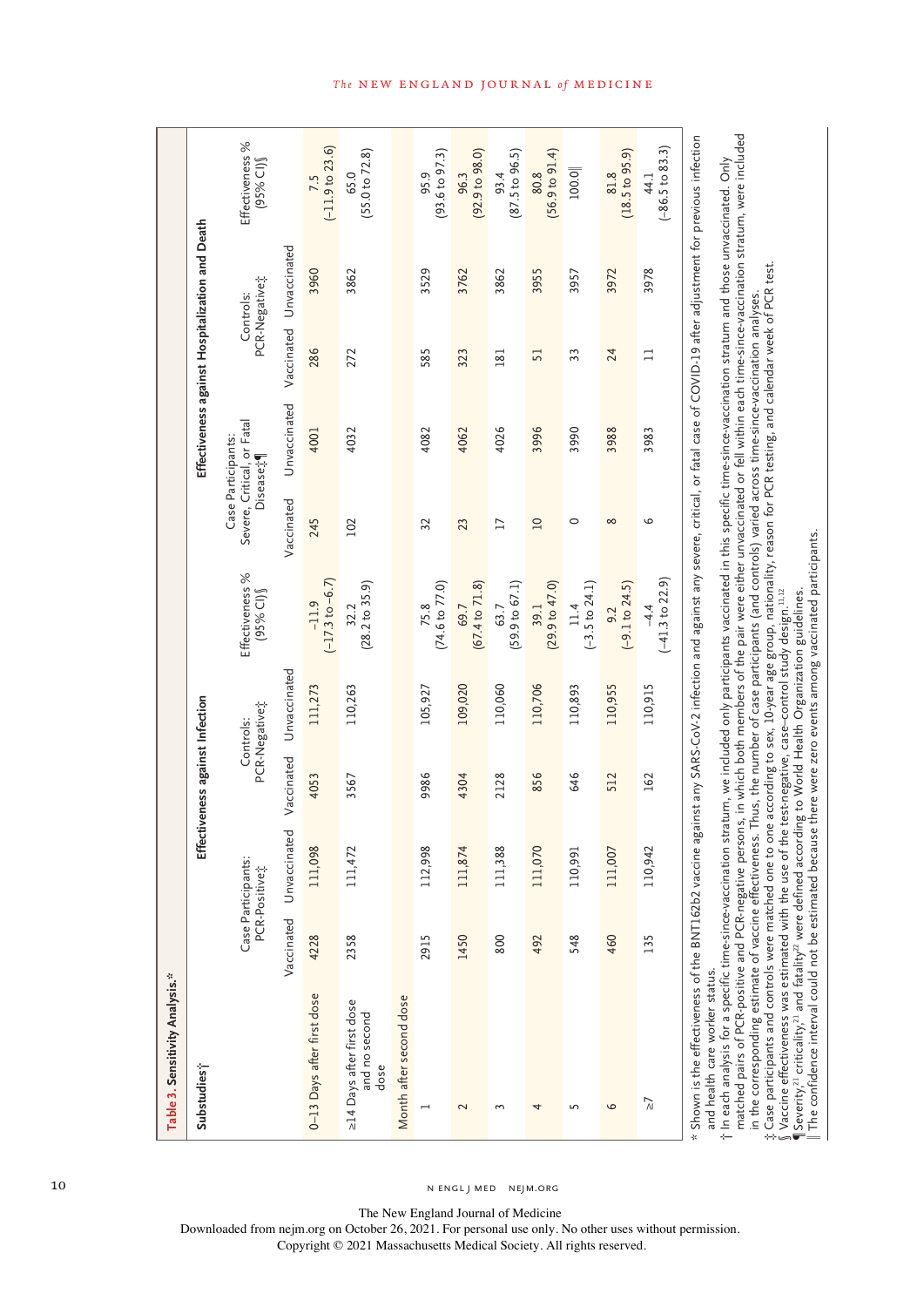| Table 4. Effectiveness of the BNT162b2 Vaccine against Symptomatic SARS-CoV-2 Infection and Asymptomatic SARS-CoV-2 Infection.                                                                                                                                                                                                                                                                                                                                                                                                                                                                                                                                                                                                                                                                                                                                                                                                                                               |            |                                    |                      |                           |                                                                                                                              |            |                                    |            |                                               |                                                                                                                               |
|------------------------------------------------------------------------------------------------------------------------------------------------------------------------------------------------------------------------------------------------------------------------------------------------------------------------------------------------------------------------------------------------------------------------------------------------------------------------------------------------------------------------------------------------------------------------------------------------------------------------------------------------------------------------------------------------------------------------------------------------------------------------------------------------------------------------------------------------------------------------------------------------------------------------------------------------------------------------------|------------|------------------------------------|----------------------|---------------------------|------------------------------------------------------------------------------------------------------------------------------|------------|------------------------------------|------------|-----------------------------------------------|-------------------------------------------------------------------------------------------------------------------------------|
| Substudies*                                                                                                                                                                                                                                                                                                                                                                                                                                                                                                                                                                                                                                                                                                                                                                                                                                                                                                                                                                  |            | Effectiveness again                |                      | st Symptomatic Infection; |                                                                                                                              |            |                                    |            | Effectiveness against Asymptomatic Infection; |                                                                                                                               |
|                                                                                                                                                                                                                                                                                                                                                                                                                                                                                                                                                                                                                                                                                                                                                                                                                                                                                                                                                                              |            | Case Participants:<br>PCR-Positive |                      | PCR-Negative<br>Controls: | Effectiveness %<br>$(95%$ Cl)                                                                                                |            | Case Participants:<br>PCR-Positive |            | PCR-Negative<br>Controls:                     | Effectiveness %<br>$(95%$ CI)                                                                                                 |
|                                                                                                                                                                                                                                                                                                                                                                                                                                                                                                                                                                                                                                                                                                                                                                                                                                                                                                                                                                              | Vaccinated | Unvaccinated                       | <b>ccinated</b><br>S | Unvaccinated              |                                                                                                                              | Vaccinated | Unvaccinated                       | Vaccinated | Unvaccinated                                  |                                                                                                                               |
| 0-13 Days after first<br>dose                                                                                                                                                                                                                                                                                                                                                                                                                                                                                                                                                                                                                                                                                                                                                                                                                                                                                                                                                | 1954       | 38,814                             | 1864                 | 38,904                    | $(-12.9 to 1.4)$<br>$-5.5$                                                                                                   | 984        | 26,988                             | 962        | 27,010                                        | $(-12.8 \text{ to } 6.7)$<br>$-2.6$                                                                                           |
| >14 Days after first<br>no second<br>dose and<br>dose                                                                                                                                                                                                                                                                                                                                                                                                                                                                                                                                                                                                                                                                                                                                                                                                                                                                                                                        | 1074       | 39,187                             | 1922                 | 38,339                    | $(43.6 \text{ to } 51.9)$<br>47.9                                                                                            | 516        | 26,968                             | 645        | 26,839                                        | (12.1 to 31.2)<br>22.2                                                                                                        |
| Month after second<br>dose                                                                                                                                                                                                                                                                                                                                                                                                                                                                                                                                                                                                                                                                                                                                                                                                                                                                                                                                                   |            |                                    |                      |                           |                                                                                                                              |            |                                    |            |                                               |                                                                                                                               |
|                                                                                                                                                                                                                                                                                                                                                                                                                                                                                                                                                                                                                                                                                                                                                                                                                                                                                                                                                                              | 867        | 40,271                             | 3756                 | 37,382                    | (79.9 to 83.0)<br>81.5                                                                                                       | 781        | 27,102                             | 2202       | 25,681                                        | $(70.3 \text{ to } 75.5)$<br>73.1                                                                                             |
| 2                                                                                                                                                                                                                                                                                                                                                                                                                                                                                                                                                                                                                                                                                                                                                                                                                                                                                                                                                                            | 650        | 39,402                             | 1948                 | 38,104                    | $(69.6 \text{ to } 75.1)$<br>72.5                                                                                            | 381        | 27,038                             | 899        | 26,520                                        | (61.9 to 71.3)<br>66.9                                                                                                        |
| 3                                                                                                                                                                                                                                                                                                                                                                                                                                                                                                                                                                                                                                                                                                                                                                                                                                                                                                                                                                            | 372        | 39,030                             | 1040                 | 38,362                    | $(66.4 \text{ to } 74.3)$<br>70.6                                                                                            | 239        | 26,982                             | 402        | 26,819                                        | (37.3 to 56.3)<br>47.7                                                                                                        |
| 4                                                                                                                                                                                                                                                                                                                                                                                                                                                                                                                                                                                                                                                                                                                                                                                                                                                                                                                                                                            | 258        | 38,829                             | 486                  | 38,601                    | $(48.6 \text{ to } 64.0)$<br>57.0                                                                                            | 120        | 26,956                             | 132        | 26,944                                        | $(-17.1$ to 33.2)<br>11.5                                                                                                     |
| 5                                                                                                                                                                                                                                                                                                                                                                                                                                                                                                                                                                                                                                                                                                                                                                                                                                                                                                                                                                            | 316        | 38,776                             | 344                  | 38,748                    | $(-6.1 to 27.1)$<br>12.0                                                                                                     | 99         | 26,956                             | 117        | 26,938                                        | $(-7.1 to 46.5)$<br>24.3                                                                                                      |
| $\circ$                                                                                                                                                                                                                                                                                                                                                                                                                                                                                                                                                                                                                                                                                                                                                                                                                                                                                                                                                                      | 230        | 38,800                             | 251                  | 38,779                    | $(-9.1 to 30.3)$<br>12.8                                                                                                     | 125        | 26,958                             | 124        | 26,959                                        | $(-52.0 to 31.4)$<br>$-2.1$                                                                                                   |
| $\bar{\mathbf{a}}$                                                                                                                                                                                                                                                                                                                                                                                                                                                                                                                                                                                                                                                                                                                                                                                                                                                                                                                                                           | 75         | 38,761                             | 50                   | 38,739                    | $(-1.4 to 48.7)$<br>27.8                                                                                                     | 29         | 26,948                             | 25         | 26,952                                        | $(-181.8 to 36.9)$<br>$-33.3$                                                                                                 |
| * In each analysis for a specific time-since-vaccination stratum, we included only participants vaccinated in this specific time-since-vaccination stratum and those unvaccinated. Only<br>↑A symptomatic infection was defined as a PCR-positive test conducted because of clinical suspicion due to the presence of symptoms compatible with a respiratory tract infection.<br>cluded in the corresponding estimate of vaccine effectiveness. Thus, the number of case participants (and controls) varied across time-since-vaccination analyses.<br>∫ Case participants and controls were matched one to one according to sex, 10-year age group, nationality, reason for PCR testing, and calendar week of PCR test.<br>¶Vaccine effectiveness was estimated with the use of the te<br>was done as part of a survey or a random testing campaign.<br>matched pairs of PCR-positive and PCR-negative persons,<br>#An asymptomatic infection was defined as a PCR-positive |            |                                    |                      |                           | in which both members of the pair were either unvaccinated or fell within each time-since-vaccination stratum, have been in- |            |                                    |            |                                               | test conducted with no reported presence of symptoms compatible with a respiratory tract infection — that is, the PCR testing |

n engl j med nejm.org 11

The New England Journal of Medicine

Downloaded from nejm.org on October 26, 2021. For personal use only. No other uses without permission. Copyright © 2021 Massachusetts Medical Society. All rights reserved.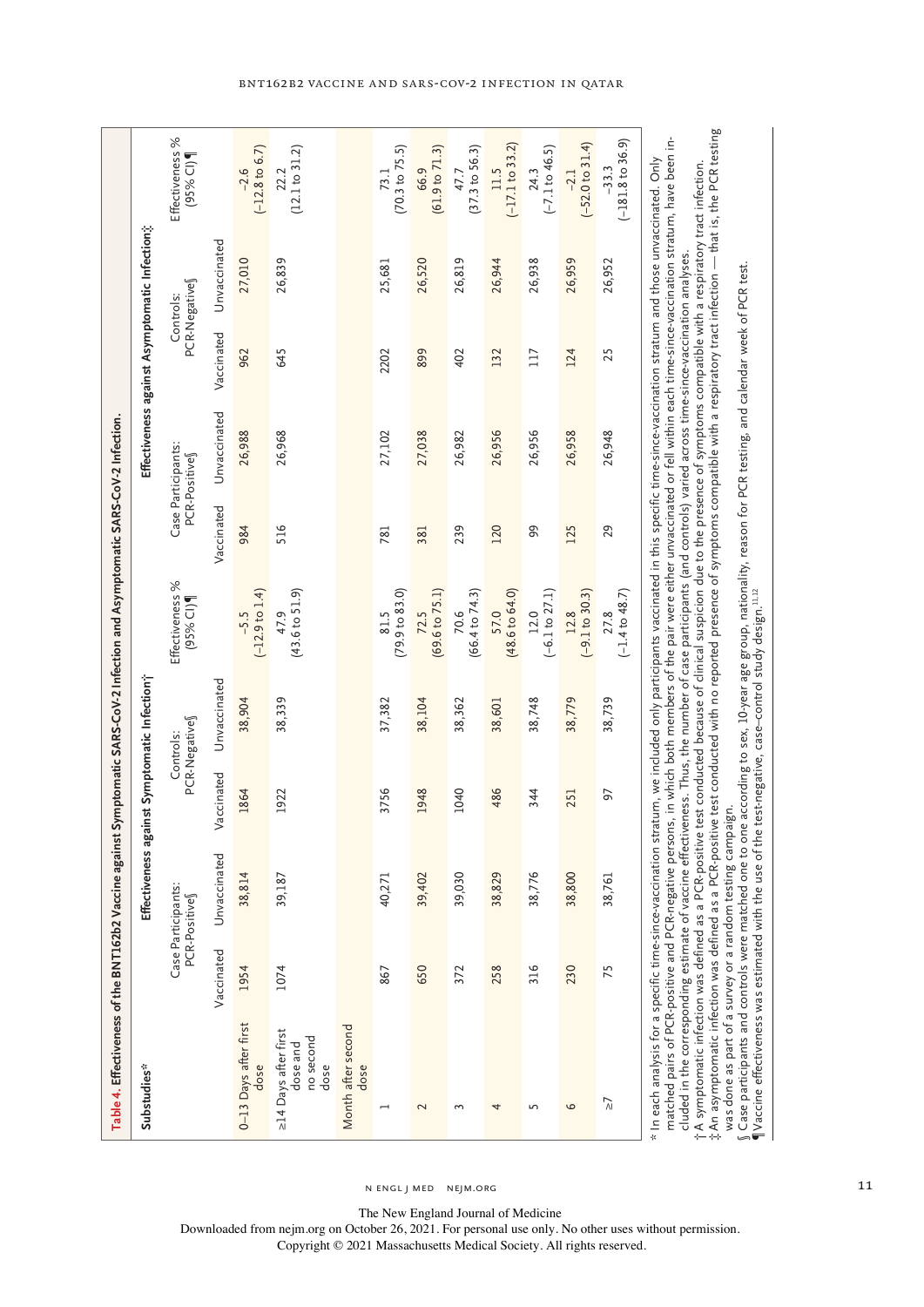variants over time; thus, it is possible that waning of protection could be confounded by exposure to different variants at different time points. However, this seems unlikely. By far the dominant variant during the study was B.1.351, $2,4,8-10$  and a similar pattern of waning of protection was observed for B.1.1.7, B.1.351, and B.1.617.2.

Vaccinated persons presumably have a higher rate of social contact than unvaccinated persons and may also have lower adherence to safety measures.34-36 This behavior could reduce realworld effectiveness of the vaccine as compared with its biologic effectiveness, possibly explaining the waning of protection. Public health restrictions have been easing gradually in Qatar but differently for vaccinated and unvaccinated persons. Many social, work, and travel activities now require evidence of vaccination (a "health pass") that is administered through a mandatory mobile app (the Ehteraz app). Risk compensation may be even higher with increasing time since receipt of the second dose — that is, there could be a progressive normalization of behavior.35-37 However, risk compensation is perhaps more likely to affect the overall level of estimated effectiveness than the observed rapid waning of protection over time, unless such risk compensation increases rapidly with time after the second dose.

PCR testing in Qatar is done on a mass scale, with approximately 5% of the population being tested every week.<sup>5</sup> Approximately 75% of those who receive a diagnosis of SARS-CoV-2 infection at present do so not because of the appearance of symptoms but because of routine testing. It is possible that many asymptomatic infections were diagnosed among vaccinated participants that otherwise would have been missed. The higher ascertainment of infection may have lowered the effectiveness estimates. This idea is supported by the observed lower effectiveness against asymptomatic infection.

Emerging evidence supports the findings of this study. An increasing number of studies suggest substantial waning of BNT162b2 effectiveness.38-42 The findings are also supported by recent reports from Israel and the United States that indicate declining BNT162b2 effectiveness against infection with elapsed time and according to calendar month.42-46 Our findings, along with the greater immunogenicity of a schedule

with a longer dose interval, $47$  may also explain the observed low effectiveness against B.1.617.2 in countries where the second dose was implemented 3 weeks after the first dose, such as in Israel,<sup>43</sup> Qatar,<sup>30</sup> and the United States,<sup>46</sup> where B.1.617.2 has been dominant at a time when a nonnegligible proportion of the population had their second dose in January or February of 2021. However, higher effectiveness against B.1.617.2 has been observed in countries where a delayed interval schedule has been implemented, such as in Canada<sup>15</sup> and the United Kingdom, $13,14$ where B.1.617.2 became dominant at a time when a negligible proportion of the population had their second dose in January or February of 2021.

This study has limitations. Individual-level data on coexisting conditions were not available; therefore, they could not be explicitly factored into our analysis. However, adjusting for age may have served, in part, as a proxy. With the young population of Qatar,<sup>17,28</sup> only a small proportion of the study population may have had serious coexisting conditions. Only 9% of the population are 50 years of age or older, $17,28$  and 60% are young, expatriate craft and manual workers involved in mega-development projects.18,19,48 Our findings may not be generalizable to other countries where elderly persons constitute a sizable proportion of the total population.

Effectiveness was assessed with the use of an observational, test-negative, case–control study design,11,12 rather than a randomized, clinical trial design, in which cohorts of vaccinated and unvaccinated persons were followed. We were unable to use a cohort study design owing to depletion of the unvaccinated cohorts by the high vaccine coverage. However, the cohort study design that was applied earlier to the same population of Qatar yielded findings similar to those reported for the test-negative, case–control design, $2,4$  which supports the validity of this standard approach in assessing vaccine effectiveness for respiratory tract infections.2,4,11-15 The results of this study are also consistent with our previous estimates of vaccine effectiveness immediately after the first and second doses.2,29 We note that the earlier estimates involved (mostly) symptomatic infections with low PCR cycle threshold values, whereas the present study estimates involve (mostly) asymptomatic infections of both high and low PCR cycle threshold values.

Nonetheless, one cannot rule out the possi-

12 N ENGL J MED NEJM.ORG

The New England Journal of Medicine

Downloaded from nejm.org on October 26, 2021. For personal use only. No other uses without permission.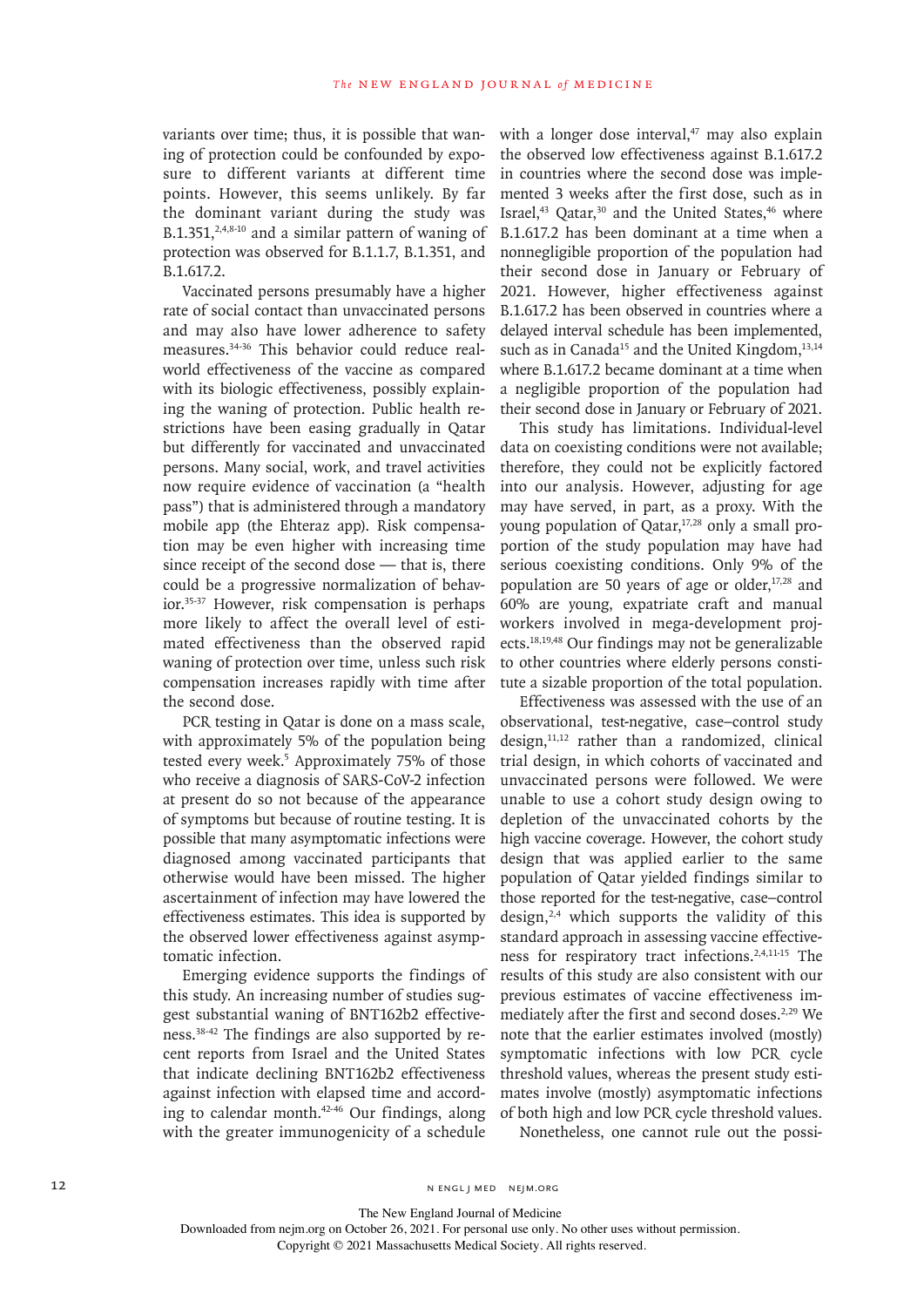bility that in real-world data, bias could arise in unexpected ways or from unknown sources, such as subtle differences in test-seeking behavior or changes in the pattern of testing with the introduction of other testing approaches, such as rapid antigen testing. For example, inclusion of PCR testing before travel or at port of entry was found to introduce a negative bias — that is, lowering the effectiveness estimates (Table S10) — perhaps because of different test-seeking behaviors of those vaccinated as compared with those unvaccinated, as a consequence of the travel privileges granted only to vaccinated persons.49

Vaccine effectiveness for participants at 0 to 13 days after the first dose was just below zero, possibly suggesting a negative bias. However, this has also been observed elsewhere for both Covid-19 vaccines $50-52$  and other vaccines.<sup>53</sup> This effect may reflect differences in social behavior at or after vaccination or an immunologic effect.<sup>53</sup>

Notwithstanding these limitations, consistent findings of this study were reached that indicated a large effect size for the waning of vaccine protection over time, regardless of the reason for PCR testing and whether there were symptoms. Moreover, with the mass scale of PCR testing in Qatar,<sup>5</sup> the likelihood of bias is perhaps minimized. Indeed, the different sensitivity and additional analyses that were conducted to investigate effects of potential bias, such as by modifying the inclusion and exclusion criteria, all yielded findings that indicated a rapid waning of vaccine protection.

In this study, we found that BNT162b2-induced protection against infection peaked in the first month after the second dose and then gradually waned month by month, before reaching low levels 5 to 7 months after the second dose. Meanwhile, BNT162b2-induced protection against hospitalization and death persisted with hardly any waning for 6 months after the second dose. These findings suggest that a large proportion of the vaccinated population could lose its protection against infection in the coming months, perhaps increasing the potential for new epidemic waves.

Supported by the Biomedical Research Program and the Biostatistics, Epidemiology, and Biomathematics Research Core at Weill Cornell Medicine–Qatar; the Ministry of Public Health; and Hamad Medical Corporation. The Qatar Genome Program provided the reagents for the viral genome sequencing.

Disclosure forms provided by the authors are available with the full text of this article at NEJM.org.

We thank the staffs of Hamad Medical Corporation, the Ministry of Public Health, the Primary Health Care Corporation, Qatar Biobank, Sidra Medicine, and Weill Cornell Medicine–Qatar for the diligent efforts and contributions that made this study possible.

#### **Appendix**

The authors' affiliations are as follows: the Infectious Disease Epidemiology Group (H.C., S.A., L.J.A.-R.) and the World Health Organization Collaborating Center for Disease Epidemiology Analytics on HIV/AIDS, Sexually Transmitted Infections, and Viral Hepatitis (H.C., S.A., L.J.A.-R.), Weill Cornell Medicine–Qatar, Cornell University, Qatar Foundation–Education City, the Department of Pathology, Sidra Medicine (P.T., M.R.H.), the Biomedical Research Center, Member of QU Health (H.M.Y., F.M.B., H.A.A.K., P.C., G.K.N.), the Departments of Biomedical Science (H.M.Y., F.M.B., H.A.A.K., G.K.N.) and Public Health (H.F.A.R., L.J.A.-R.), College of Health Sciences, and the Mathematics Program, Department of Mathematics, Statistics, and Physics, College of Arts and Sciences (H.H.A.), Qatar University, Hamad Medical Corporation (P.C., Z.A.K., E.A.K., A.J., A.H.K., A.N.L., R.M.S., A.A.B., A.A.K.), Primary Health Care Corporation (M.G.A.K.), and the Ministry of Public Health (H.E.A.R., M.H.A.-T., R.B.) — all in Doha, Qatar; Wellcome–Wolfson Institute for Experimental Medicine, Queens University, Belfast, United Kingdom (P.C.); and the Department of Population Health Sciences, Weill Cornell Medicine, Cornell University, New York (A.A.B., L.J.A.-R.).

#### **References**

**1.** Polack FP, Thomas SJ, Kitchin N, et al. Safety and efficacy of the BNT162b2 mRNA Covid-19 vaccine. N Engl J Med 2020;383:2603-15.

**2.** Abu-Raddad LJ, Chemaitelly H, Butt AA. Effectiveness of the BNT162b2 Covid-19 vaccine against the B.1.1.7 and B.1.351 variants. N Engl J Med 2021;385: 187-9.

**3.** Baden LR, El Sahly HM, Essink B, et al. Efficacy and safety of the mRNA-1273 SARS-CoV-2 vaccine. N Engl J Med 2021; 384:403-16.

**4.** Chemaitelly H, Yassine HM, Benslimane FM, et al. mRNA-1273 COVID-19

vaccine effectiveness against the B.1.1.7 and B.1.351 variants and severe COVID-19 disease in Qatar. Nat Med 2021;27:1614-21. **5.** Qatar Ministry of Public Health. National Covid-19 vaccination program data, 2021 (https://covid19.moph.gov.qa/EN/ Pages/Vaccination-Program-Data.aspx). **6.** Coronavirus (COVID-19) vaccina-

tions. Our World in Data, 2021 (https:// ourworldindata.org/covid-vaccinations).

**7.** World Health Organization. Tracking SARS-CoV-2 variants. 2021 (https://www .who.int/en/activities/tracking-SARS-CoV-2 -variants/).

**8.** Qatar viral genome sequencing data:

data on randomly collected samples. GISAID, 2021 (https://www.gisaid.org/ phylodynamics/global/nextstrain/).

**9.** Benslimane FM, Al Khatib HA, Al-Jamal O, et al. One year of SARS-CoV-2: genomic characterization of COVID-19 outbreak in Qatar. May 20, 2021 (https:// www.medrxiv.org/content/10.1101/2021.05 .19.21257433v2). preprint.

**10.** Hasan MR, Kalikiri MKR, Mirza F, et al. Real-time SARS-CoV-2 genotyping by high-throughput multiplex PCR reveals the epidemiology of the variants of concern in Qatar. Int J Infect Dis 2021 September 12 (Epub ahead of print).

N ENGL J MED NEJM.ORG 13

The New England Journal of Medicine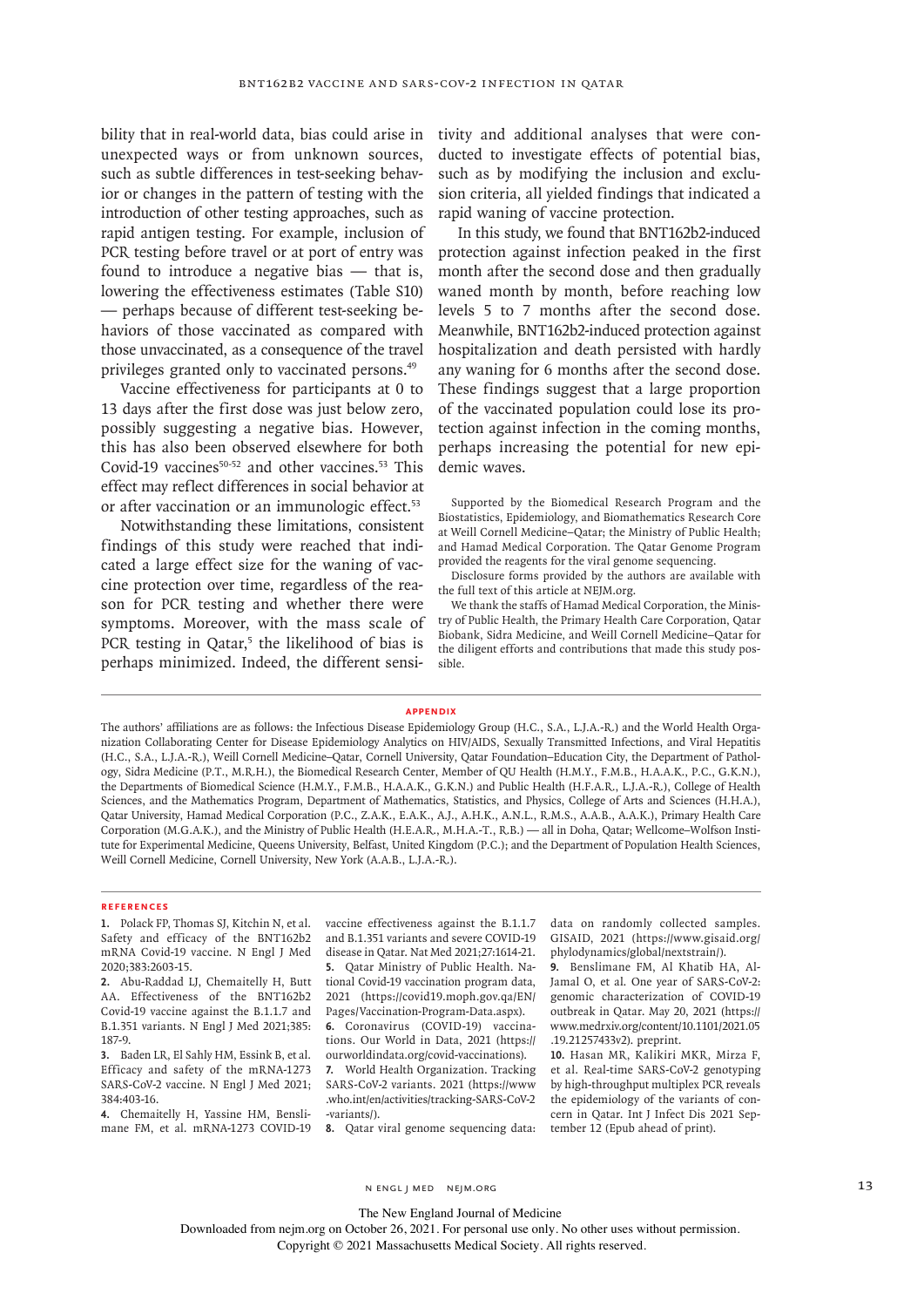**11.** Jackson ML, Nelson JC. The test-negative design for estimating influenza vaccine effectiveness. Vaccine 2013;31:2165-8. **12.** Verani JR, Baqui AH, Broome CV, et al. Case-control vaccine effectiveness studies: preparation, design, and enrollment of cases and controls. Vaccine 2017; 35:3295-302.

**13.** Lopez Bernal J, Andrews N, Gower C, et al. Effectiveness of Covid-19 vaccines against the B.1.617.2 (Delta) variant. N Engl J Med 2021;385:585-94.

**14.** Sheikh A, McMenamin J, Taylor B, Robertson C. SARS-CoV-2 Delta VOC in Scotland: demographics, risk of hospital admission, and vaccine effectiveness. Lancet 2021;397:2461-2.

**15.** Nasreen S, He S, Chung H, et al. Effectiveness of COVID-19 vaccines against variants of concern, Canada. July 3, 2021 (https://www.medrxiv.org/content/10.1101/ 2021.06.28.21259420v1). preprint.

**16.** Dean NE, Hogan JW, Schnitzer ME. Covid-19 vaccine effectiveness and the test-negative design. N Engl J Med. DOI: 10.1056/NEJMe2113151.

**17.** Abu-Raddad LJ, Chemaitelly H, Ayoub HH, et al. Characterizing the Qatar advanced-phase SARS-CoV-2 epidemic. Sci Rep 2021;11:6233.

**18.** Al-Thani MH, Farag E, Bertollini R, et al. SARS-CoV-2 infection is at herd immunity in the majority segment of the population of Qatar. Open Forum Infect Dis 2021;8(8):ofab221.

**19.** Jeremijenko A, Chemaitelly H, Ayoub HH, et al. Herd immunity against severe acute respiratory syndrome coronavirus 2 infection in 10 communities, Qatar. Emerg Infect Dis 2021;27:1343-52.

**20.** Coyle PV, Chemaitelly H, Ben Hadj Kacem MA, et al. SARS-CoV-2 seroprevalence in the urban population of Qatar: an analysis of antibody testing on a sample of 112,941 individuals. iScience 2021;24: 102646.

**21.** COVID-19 clinical management: living guidance. Geneva: World Health Organization, January 25, 2021 (https://www .who.int/publications/i/item/WHO-2019 -nCoV-clinical-2021-1).

**22.** International guidelines for certification and classification (coding) of COVID-19 as cause of death. Geneva: World Health Organization, April 20, 2020 (https://www.who.int/classifications/ icd/Guidelines\_Cause\_of\_Death\_COVID -19-20200420-EN.pdf?ua=1).

**23.** Vogels C, Fauver J, Grubaugh N. Multiplexed RT-qPCR to screen for SARS-COV-2 B.1.1.7, B.1.351, and P.1 variants of concern V.3. February 9, 2021 (https:// www.protocols.io/view/multiplexed-rt-qpcr -to-screen-for-sars-cov-2-b-1-1-br9vm966). **24.** Jacoby P, Kelly H. Is it necessary to adjust for calendar time in a test negative design? Responding to: Jackson ML, Nelson JC. The test negative design for estimating influenza vaccine effectiveness.

Vaccine 2013;31(April (17)):2165-8. Vaccine risk of SARS-CoV-2 infection in a large co-2014;32:2942.

**25.** Pearce N. Analysis of matched casecontrol studies. BMJ 2016;352:i969.

**26.** Rothman KJ, Greenland S, Lash TL. Modern epidemiology. 3rd ed. Philadelphia: Lippincott Williams & Wilkins, 2008.

**27.** Stata statistical software: release 17. College Station, TX: StataCorp. 2021 (https://www.stata.com/).

**28.** Planning and Statistics Authority. Qatar monthly statistics. State of Qatar (https://www.psa.gov.qa/en/pages/default .aspx).

**29.** Abu-Raddad LJ, Chemaitelly H, Yassine HM, et al. Pfizer-BioNTech mRNA BNT162b2 Covid-19 vaccine protection against variants of concern after one versus two doses. J Travel Med 2021 May 28 (Epub ahead of print).

**30.** Tang P, Hasan MR, Chemaitelly H, et al. BNT162b2 and mRNA-1273 COVID-19 vaccine effectiveness against the Delta (B.1.617.2) variant in Qatar. August 11, 2021 (https://www.medrxiv.org/content/10 .1101/2021.08.11.21261885v1). preprint. **31.** Hodgson SH, Mansatta K, Mallett G, Harris V, Emary KRW, Pollard AJ. What defines an efficacious COVID-19 vaccine? A review of the challenges assessing the clinical efficacy of vaccines against SARS-CoV-2. Lancet Infect Dis 2021;21(2):e26 e35.

**32.** Williams LR, Ferguson NM, Donnelly CA, Grassly NC. Measuring vaccine efficacy against infection and disease in clinical trials: sources and magnitude of bias in COVID-19 vaccine efficacy estimates. July 31, 2021 (https://www.medrxiv.org/ content/10.1101/2021.07.30.21260912v1). preprint.

**33.** Abu-Raddad LJ, Chemaitelly H, Ayoub HH, et al. Effect of vaccination and of prior infection on infectiousness of vaccine breakthrough infections and reinfections. July 30, 2021 (https://www.medrxiv.org/ content/10.1101/2021.07.28.21261086v1). preprint.

**34.** Makhoul M, Ayoub HH, Chemaitelly H, et al. Epidemiological impact of SARS-CoV-2 vaccination: mathematical modeling analyses. Vaccines (Basel) 2020;8:668. **35.** Usherwood T, LaJoie Z, Srivastava V. A model and predictions for COVID-19 considering population behavior and vaccination. Sci Rep 2021;11:12051.

**36.** Andersson O, Campos-Mercade P, Meier AN, Wengström E. Anticipation of COVID-19 vaccines reduces social distancing. January 15, 2021 (https://papers.ssrn .com/sol3/papers.cfm?abstract\_id= 3765329). preprint.

**37.** Cassell MM, Halperin DT, Shelton JD, Stanton D. Risk compensation: the Achilles' heel of innovations in HIV prevention? BMJ 2006;332:605-7.

**38.** Israel A, Merzon E, Schäffer AA, et al. Elapsed time since BNT162b2 vaccine and hort. August 5, 2021 (https://www.medrxiv .org/content/10.1101/2021.08.03 .21261496v1). preprint.

**39.** Thomas SJ, Moreira ED, Kitchin N, et al. Six month safety and efficacy of the BNT162b2 mRNA COVID-19 vaccine. July 28, 2021 (https://www.medrxiv.org/content/ 10.1101/2021.07.28.21261159v1). preprint. **40.** Mizrahi B, Lotan R, Kalkstein N, et al. Correlation of SARS-CoV-2 breakthrough infections to time-from-vaccine, preliminary study. July 31, 2021 (https://www .medrxiv.org/content/10.1101/2021.07.29

.21261317v1). preprint. **41.** Pouwels KB, Pritchard E, Matthews PC, et al. Impact of Delta on viral burden and vaccine effectiveness against new SARS-CoV-2 infections in the UK. August 24, 2021 (https://www.medrxiv.org/content/ 10.1101/2021.08.18.21262237v1). preprint. **42.** Keehner J, Horton LE, Binkin NJ, et al. Resurgence of SARS-CoV-2 infection in a highly vaccinated health system workforce. N Engl J Med. DOI: 10.1056/ NEIMc2112981.

**43.** Israeli Ministry of Health. COVID-19 vaccine effectiveness against the Delta variant: Israel's Ministry of Health report. 2021 (https://www.gov.il/BlobFolder/reports/ vaccine-efficacy-safety-follow-up

-committee/he/files\_publications\_corona \_two-dose-vaccination-data.pdf).

**44.** Nanduri S, Pilishvili T, Derado G, et al. Effectiveness of Pfizer-BioNTech and Moderna vaccines in preventing SARS-CoV-2 infection among nursing home residents before and during widespread circulation of the SARS-CoV-2 B.1.617.2 (Delta) variant — National Healthcare Safety Network, March 1–August 1, 2021. MMWR Morb Mortal Wkly Rep 2021;70: 1163-6.

**45.** Rosenberg ES, Holtgrave DR, Dorabawila V, et al. New COVID-19 cases and hospitalizations among adults, by vaccination status — New York, May 3–July 25, 2021. MMWR Morb Mortal Wkly Rep 2021;70:1150-5.

**46.** Puranik A, Lenehan PJ, Silvert E, et al. Comparison of two highly-effective mRNA vaccines for COVID-19 during periods of Alpha and Delta variant prevalence. August 21, 2021 (https://www.medrxiv.org/ content/10.1101/2021.08.06.21261707v3). preprint.

**47.** Flaxman A, Marchevsky NG, Jenkin D, et al. Reactogenicity and immunogenicity after a late second dose or a third dose of ChAdOx1 nCoV-19 in the UK: a substudy of two randomised controlled trials (COV001 and COV002). Lancet 2021; 398:981-90.

**48.** Planning and Statistics Authority. Labor force sample survey. State of Qatar, 2017 (https://www.psa.gov.qa/en/statistics/ Statistical%20Releases/Social/LaborForce/ 2017/statistical\_analysis\_labor\_force\_2017 \_En.pdf).

14 N ENGL J MED NEJM.ORG

The New England Journal of Medicine

Downloaded from nejm.org on October 26, 2021. For personal use only. No other uses without permission.